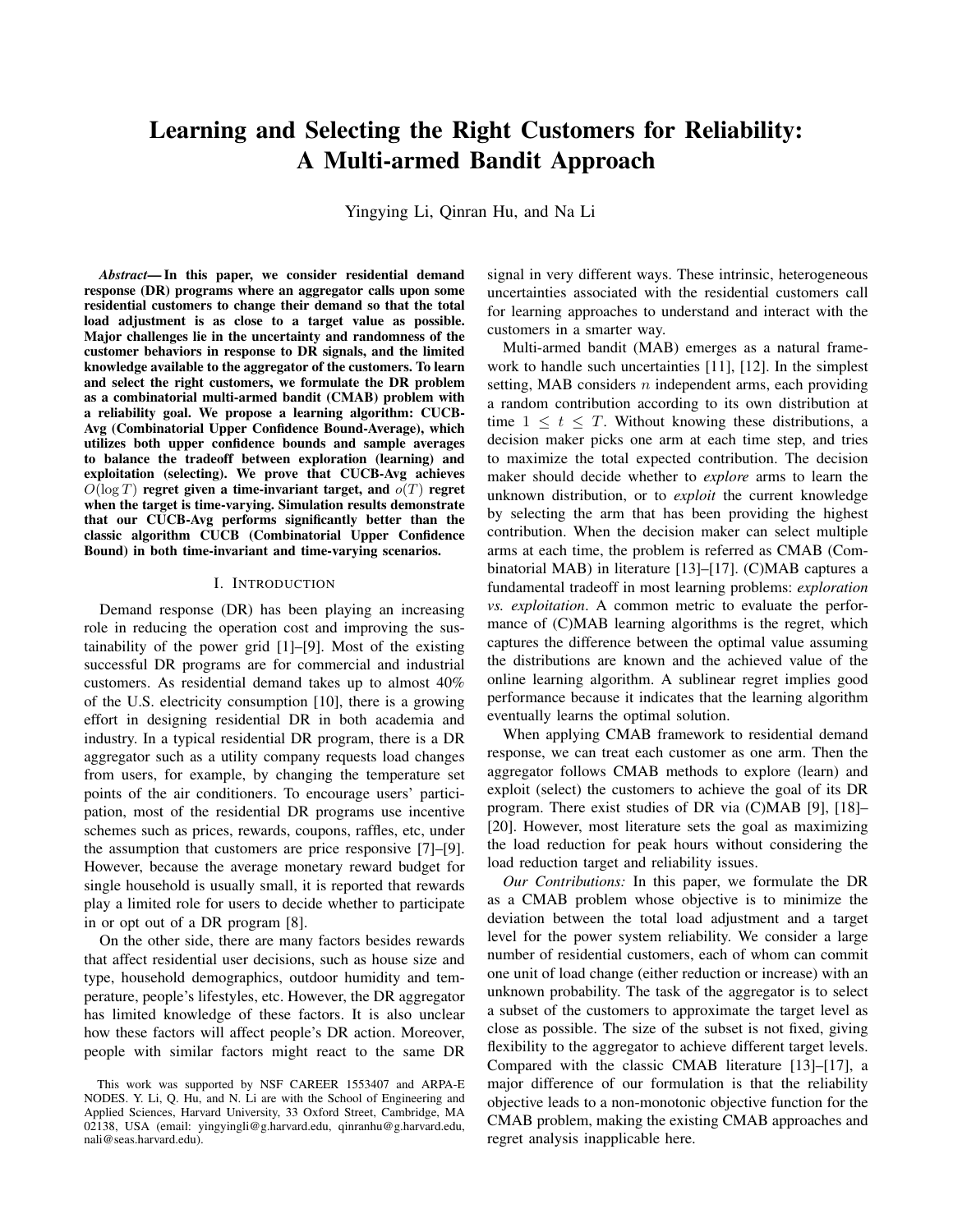In order to design our CMAB online learning algorithm, we first study the corresponding offline combinatorial optimization problem assuming the probabilities of customers are known. Based on the structure of the offline algorithm, we propose an online algorithm CUCB-Avg (Combinatorial Upper Confidence Bound-Average) and provide a rigorous regret analysis. We show that, over  $T$  time steps, CUCB-Avg achieves  $O(\log T)$  regret given a static target and  $o(T)$ regret given a time-varying target. The dependence of regret in both cases on dimension  $n$  (the number of customers) is polynomial. By simulation, we show that the performance of CUCB-Avg is much better than the classic algorithm CUCB [13], [16], [17] and similar to Thompson sampling, another popular CMAB method which has good empirical performance but is usually difficult to theoretically analyze [21]–[23].

*Related Work in CMAB.* Most literature in CMAB studies a classic formulation which aims to maximize the total (weighted) contribution of  $K$  arms with a fixed integer  $K$ (and known weights) [12], [14]–[17], [24]. As for more general problem formulation, Chen et. al. study the monotone objective function: the objective value function is monotonically nondecreasing with arms' parameters given a fixed selected subset [13]. They propose the Combinatorial Upper Confidence Bound (CUCB) using the principle of *optimism in the face of uncertainty*. Another line of work follows the *Bayesian* approach. [25] studies a Bayesian learning algorithm, Thompson sampling, for general CMAB problems, but its analysis is based on several assumptions including finite prior distribution and the uniqueness of the optimal solution, and the regret bound consists of a large exponential term.

However, our CMAB problem with the reliability objective function does not satisfy the conditions of monotonicity or the uniqueness of the optimal solution, and a properly selected prior distribution for our problem may not satisfy the assumption in [25]. Therefore, either the learning approaches or the analysis in current literature do not suit our CMAB problem, motivating us to design new CMAB algorithms.

*Organization of the Paper.* Section II introduces the problem formulation. Section III introduces an offline algorithm and an online algorithm CUCB-Avg. Section IV studies the performance guarantee for a time-invariant target. Section V studies the performance guarantee for a time-varying target. Section VI provides the simulation results.

*Notations.* Given a set  $E$ , and a universal set  $U$ , the complement of set  $E$  is denoted as  $E$ , the cardinality of set E is |E|. For any positive integer n, let  $[n] = \{1, \ldots, n\}.$ Let  $I_E(x)$  denote the indicator function on set U such that  $I_E(x) = 1$  if  $x \in E$  and  $I_E(x) = 0$  if  $x \notin E$ . When  $k = 0$ , the summation  $\sum_{i=1}^{k} a_i = 0$  for any  $a_i$ , and the set  $\{\sigma(1), \ldots, \sigma(k)\} = \emptyset$  for any  $\sigma(i)$ . Finally, we define the big-O and small-o notations. For  $x = (x_1, \ldots, x_k) \in \mathbb{R}^k$ , we write  $f(x) = O(g(x))$  as  $x \to +\infty$  if there exists a constant M such that  $|f(x)| \leq M|g(x)|$  for any x such that  $x_i \geq M$   $\forall i \in [k]$ ; and we write  $f(x) = o(g(x))$  if  $\lim_{x\to+\infty} f(x)/g(x) = 0$ . We usually omit the phase "as  $x \rightarrow +\infty$ " for simplicity. When studying the asymptotic behavior near zero, we consider the inverse of  $x$ .

# II. PROBLEM FORMULATION

Motivated by the discussion in the previous section, we will formulate the DR as a CMAB problem in this section. We focus on the load reduction to illustrate the problem. The load increase can be treated in the same way.

Consider a demand response (DR) program with an aggregator and n residential customers (arms) over  $T$  time steps where each time step corresponds to one DR event.<sup>1</sup> Each customer may respond to a DR event by reducing one unit of power consumption with probability  $0 \leq p_i \leq 1$ , or not respond at all. The demand reduction by customer  $i$  at time step t is denoted by  $X_{t,i}$ , which is assumed to follow Bernoulli distribution:  $X_{t,i} \sim \text{Bern}(p_i)$  and is independent across time<sup>2</sup>.

At each time  $1 \leq t \leq T$ , there is a DR event with a demand reduction target  $D \geq 0$  determined by the power system. This reduction target might be due to a sudden drop of renewable energy generation or a peak load reduction request, etc. The aggregator aims to select a subset of customers  $S_t \subseteq [n]$ , such that the total demand reduction is as close to the target as possible. The loss/cost at time  $t$  can be captured by the squared deviation of the total reduction from the target  $D$ :

$$
L_t(S_t) = (\sum_{i \in S_t} X_{t,i} - D)^2
$$

Since demand reduction  $X_{t,i}$  are random, the goal is to minimize the expected squared deviation,

$$
\min_{S_t \subseteq [n]} \mathbb{E} L_t(S_t). \tag{1}
$$

In this paper, we will first study the scenario where the target  $D$  is time-invariant. Then we will extend the result to the scenario where the target  $D_t$  is time-varying to incorporate different DR signals resulting from fluctuations of power supply and demand.

When the response probability profile  $p = (p_1, \ldots, p_n)$  is known, the problem (1) is a combinatorial optimization, and an offline optimization algorithm is provided in Section III. The optimal solution is denoted by  $S_t^*$ .

In reality, the probabilities of response are usually unknown. Thus, the aggregator should learn the probabilities from the feedback of previous demand response events, then make online decisions to minimize the difference between the total demand reduction and the target  $D$ . The learning performance is measured by  $Regret(T)$ , which compares the total expected cost of online decisions and the optimal total

<sup>&</sup>lt;sup>1</sup>The specific definition of DR event and the duration of each event is up to the choice of the system designer. Our methods can accommodate different scenarios.

<sup>2</sup>For simplicity, we only consider that each customer has one unit to reduce. Our method can be easily extended to multi-unit setting and/or the setting where different users have different size of units. But the regret analysis will be more complicated which we leave as future work.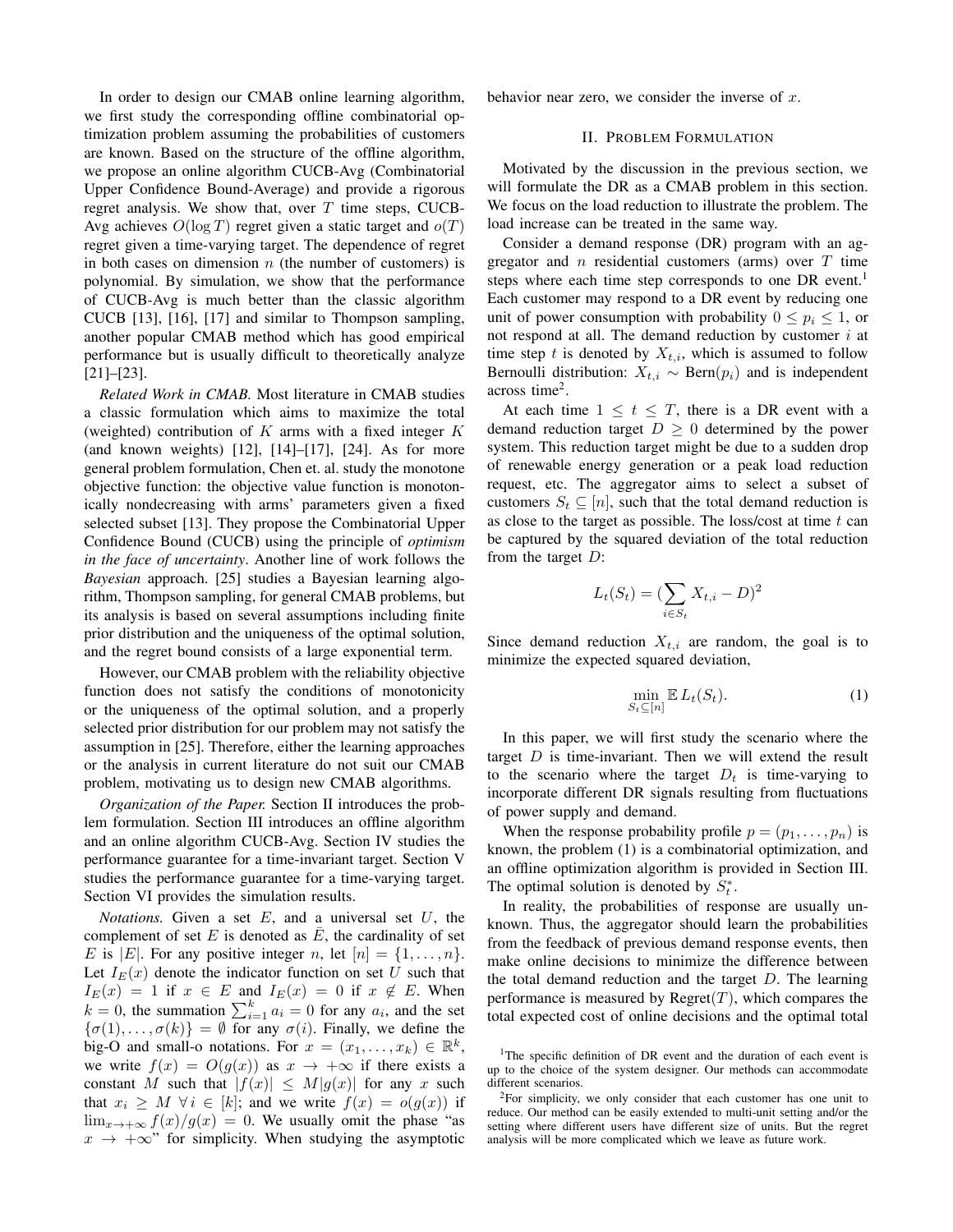expected costs in  $T$  time steps<sup>3</sup>:

$$
Regret(T) := \mathbb{E}[\sum_{t=1}^{T} R_t(S_t)]
$$
 (2)

where  $R_t(S_t) := L_t(S_t) - L_t(S_t^*)$  and the expectation is taken with respect to random  $X_{t,i}$  and possibly random  $S_t$ .

The feedback of previous demand response events includes the responses of every selected customer, i.e.,  $\{X_{t,i}\}_{i \in S_t}$ . Such feedback structure is called *semi-bandit* in literature [13], and carries more information than bandit feedback which only includes the realized cost  $L_t(S_t)$ .

Lastly, we note that our problem formulation can be applied to other applications beyond demand response. One example is introduced below.

Example 1. *Consider a crowd-sourcing related problem. Given a fixed budget* D*, a survey planner sends out surveys and offers one unit of reward for each participant. Each potential participant may participate with probability* p<sup>i</sup> *. Let*  $X_{t,i} = 1$  *if agent i participates; and*  $X_{t,i} = 0$ *, if agent i ignores the survey. The survey planner wants to maximize the total number of responses without exceeding the budget too much. One possible formulation is to select subset*  $S_t$  *such that the total number of responses is close to the budget* D*,*

$$
\min_{S_t} (\sum_{i \in S_t} X_{t,i} - D)^2
$$

*Since the participation probabilities are unknown, the survey planner can learn the participation probabilities from the previous actions of its selected agents and then try to minimize the total costs during the learning process.*

## III. ALGORITHM DESIGN

In this section, we first analyze the offline optimization problem and provide an optimization algorithm. Then we introduce the notations for online algorithm analysis, and discuss two simple algorithms: greedy algorithm and CUCB (Combinatorial Upper Confidence Bound). Finally, we present our online algorithm CUCB-Avg, and provide intuitions behind the algorithm design.

#### *A. Offline Optimization*

When the probability profile  $p$  is known, the problem  $(1)$ becomes a combinatorial optimization problem:

$$
\min_{S \subseteq [n]} \mathbb{E} L(S) \Leftrightarrow \min_{S \subseteq [n]} (\sum_{i \in S} p_i - D)^2 + \sum_{i \in S} p_i (1 - p_i) \quad (3)
$$

Though combinatorial optimization is NP-hard in general and only has approximate algorithms, the problem (3) admits a simple optimal algorithm, as shown in Algorithm 1. Roughly speaking, Algorithm 1 takes two steps: i) rank the arms according to  $p_i$ , ii) determine the number k according to the probability profile  $p$  and the target  $D$  and select the top k arms. The output of Algorithm 1 is denoted by  $\phi(p, D)$ which is a subset of  $[n]$ . In the following theorem, we show that such algorithm finds an optimal solution to (3).

# Algorithm 1: Offline optimization algorithm

1: **Inputs:** *n*,  $p_1, \ldots, p_n$ , *D* > 0

2: Rank  $p_i$  in a non-increasing order:

$$
p_{\sigma(1)} \geq \cdots \geq p_{\sigma(n)}
$$

3: Find the smallest  $k \geq 0$  such that

k

$$
\sum_{i=1}^{n} p_{\sigma(i)} > D - 1/2
$$

or  $k = n$  if

$$
\sum_{i=1}^{n} p_{\sigma(i)} \le D - 1/2
$$

$$
Ties are broken randomly.
$$
  
4: **OutputStream**:  $φ(p, D) = {σ(1), ..., σ(k)}$ 

**Theorem 1.** For any  $D > 0$ , the output of Algorithm 1,  $\phi(p, D)$ *, is an optimal solution to* (3)*.* 

*Proof Sketch.* We defer the detailed proof to Appendix A and only introduce the intuition here. To solve (3), we need two things: i) the total expected contribution of  $S$ ,  $\sum_{i \in S} p_i$ , is closed to the target  $D$ , ii) the total variance of arms in  $S$ is minimized. i) is guaranteed by Line 3 of Algorithm 1: it is easy to show that  $|\sum_{i \in \phi(p,D)} p_i - D| \leq 1/2$ . ii) is guaranteed by only selecting arms with higher response probability, as indicated by Line 2 of Algorithm 1. The intuition is given below. Consider an arm with large parameter  $p_1$  and two arms with smaller parameters  $p_2$ ,  $p_3$ . To make analysis easier, we assume  $p_1 = p_2 + p_3$ . Thus replacing  $p_1$  with  $p_2, p_3$  will not affect the first term in (3). However,

$$
p_1(1-p_1) \le p_2(1-p_2) + p_3(1-p_3)
$$

by  $p_1^2 = (p_2 + p_3)^2 \ge p_2^2 + p_3^2$ . Therefore, replacing one arm with higher response probability by two arms with lower response probabilities will only increase the variance. П

Remark 1. *There might be more than one optimal subset. Algorithm 1 only outputs one of them.*

**Corollary 1.** *When*  $D \leq 1/2$ ,  $\phi(p, D) = \emptyset$  *is optimal.* 

Notice that when  $D \leq 1/2$ , the optimal subset  $\phi(p, D)$  =  $\emptyset$  does not depend on p. Therefore, in the online setting, we can always find an optimal subset for  $D \leq 1/2$  even without any knowledge of p.

#### *B. Notations for Online Algorithms*

Let  $\bar{p}_i(t)$  denote the sample average of parameter  $p_i$  by time  $t$  (including time  $t$ ), then

$$
\bar{p}_i(t) = \frac{1}{T_i(t)} \sum_{\tau \in I_i(t)} X_{\tau, i}
$$

where  $I_i(t)$  denotes the set of times steps when arm i was selected by time t and  $T_i(t) = |I_i(t)|$  denotes the number of times that arm i has been selected by time t. Let  $\bar{p}(t) =$ 

<sup>&</sup>lt;sup>3</sup>Strictly speaking, this is the definition of pseudo-regret, because its benchmark is the optimal expected cost:  $\min_{S_t \subseteq [n]} \mathbb{E} L_t(S_t)$ , instead of the optimal cost for each time, i.e.  $\min_{S_t \subseteq [n]} L_t(S_t)$ .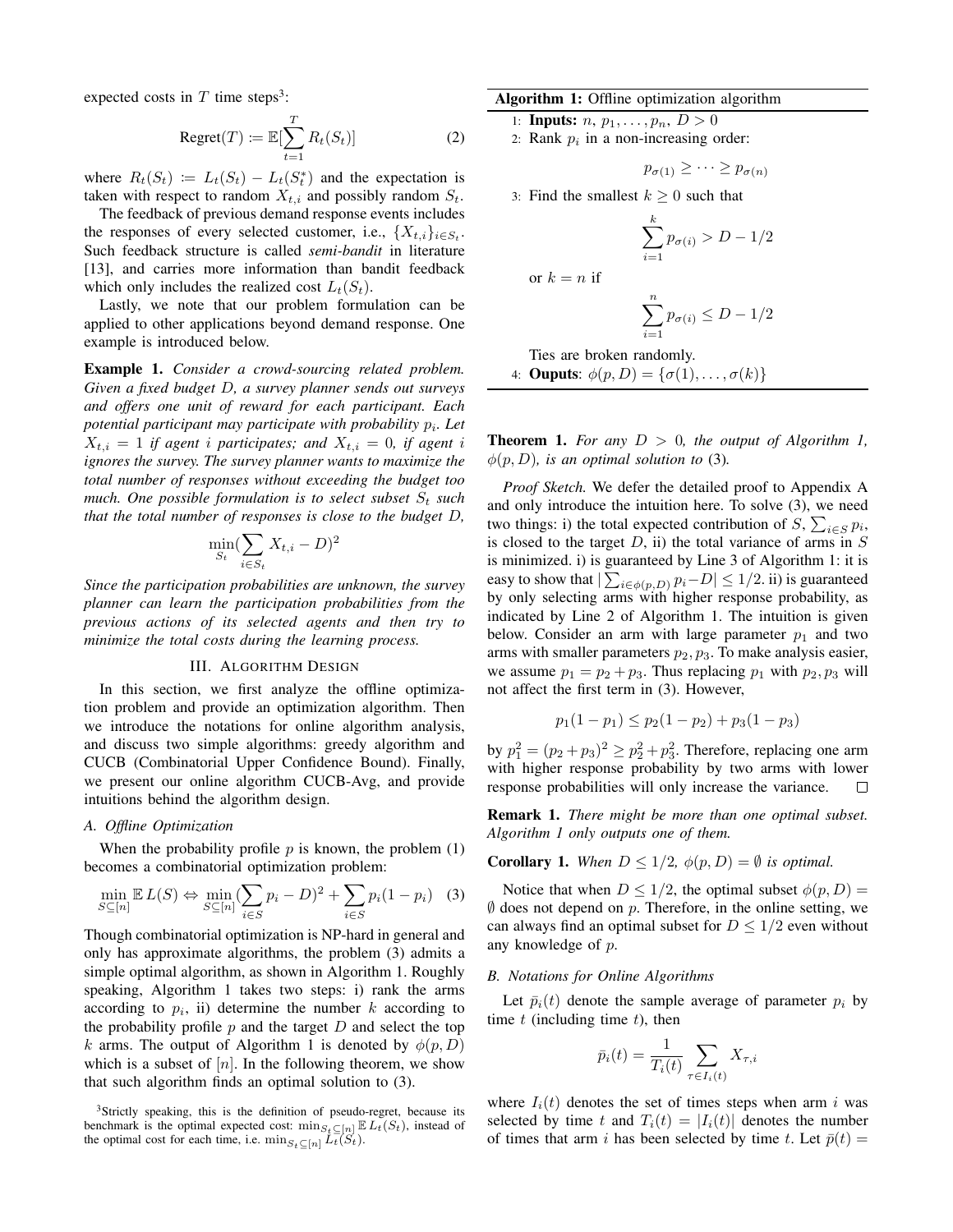$(\bar{p}_1(t), \ldots, \bar{p}_n(t))$ . Notice that before making decisions at time t, only  $\bar{p}(t-1)$  is available.

*C. Two Simple Online Algorithms: Greedy Algorithm and CUCB*

In this subsection, we introduce two simple algorithms: greedy algorithm and CUCB, and explain why they perform poorly in our problem.

Greedy algorithm is initialized by selecting every arm at time  $t = 1$ . It then uses the sample average of each parameter  $\bar{p}_i(t-1)$  as an estimation of unknown probability  $p_i$  and chooses a subset based on the offline oracle described in Algorithm 1, i.e.  $S_t = \phi(\bar{p}(t-1), D)$ . The greedy algorithm is expected to perform poorly because it only exploits the current information, but fails to explore the unknown information, as demonstrated below.

**Example 2.** *Consider two arms with parameters*  $p_1 > p_2$ *. The goal is to select the arm with the higher parameter. Now, suppose after some time steps, we have explored the suboptimal arm 2 for enough times, such that the sample average provides a good estimation*  $\bar{p}_2 \approx p_2$ *, but haven't explored the optimal arm 1 enough so that the sample average is under-estimated:*  $\bar{p}_1 < \bar{p}_2 < p_1$ *. If we apply greedy algorithm, we will keep selecting the suboptimal arm 2 based on current information:*  $\bar{p}_1, \bar{p}_2$ *, but fails to explore arm 1's information. As a result, the regret will be*  $O(T)$ *.* 

A well-known algorithm in CMAB literature that balances the exploration and exploitation is CUCB [13], [17]. Instead of using sample average  $\bar{p}$  directly, CUCB modifies the sample average by adding a confidence interval radius,

$$
U_i(t) = \min(\bar{p}_i(t-1) + \sqrt{\frac{\alpha \log t}{2T_i(t-1)}}, 1)
$$
 (4)

where  $\alpha$  is a positive parameter of the algorithm. Then CUCB applies the offline oracle  $S_t = \phi(U(t), D)$  where  $U(t) = (U_1(t), \ldots, U_n(t))$ .  $U_i(t)$  is restricted to [0, 1] in case  $U(t)$  is outside the domain of the oracle  $\phi$ .  $U_i(t)$  is also known as the upper confidence bound of  $p_i$ , and is restricted to [0, 1] allows the algorithm to balance exploration and exploitation, because it carries the information of both the sample average, and the number of exploration times  $T_i(t-1)$ . CUCB performs well in classic CMAB problems, such as maximizing the total contribution of  $K$  arms for a fixed number  $K$  [13], [17].

However, CUCB performs poorly in our problem, as demonstrated by simulations in Section VI. The major problem of CUCB is the over-estimation of the arm parameter p. By choosing  $S_t = \phi(U(t), D)$  based on upper confidence bounds, CUCB selects less arms than needed, which not only results in a large distance between the total load reduction and the target, but also discourages exploration.

#### *D. Our Proposed Online Algorithm: CUCB-Avg*

Based on our discussion above, we propose a new algorithm, CUCB-Avg. The novelty of our algorithm is that it utilizes both sample averages and upper confidence bounds by exploiting the structure of the offline optimal algorithm.

# Algorithm 2: CUCB-Avg

- 1: **Notations:**  $T_i(t)$  is the number of times selecting arm i by time t, and  $\bar{p}_i(t)$  is the sample average of arm  $i$  by time  $t$  (both including time  $t$ ).
- 2: Inputs:  $\alpha > 2$ , D
- 3: **Initialization:** At  $t = 1$ , play  $S_1 = [n]$ , compute  $T_i(1)$ ,  $\bar{p}_i(1)$  according to the observation  $\{X_{1,i}\}_{i \in [n]}$

4: for 
$$
t = 2, \ldots, T
$$
 do

5: Compute the upper confidence bound for each  $i$ :

$$
U_i(t) = \min(\bar{p}_i(t-1) + \sqrt{\frac{\alpha \log t}{2T_i(t-1)}}, 1)
$$

6: Rank  $U_i(t)$  by a non-increasing order:  $U_{\sigma(t,1)}(t) \geq \cdots \geq U_{\sigma(t,n)}(t).$ 

7: Find the smallest  $k_t \geq 0$  such that

$$
\sum_{i=1}^{k_t} \bar{p}_{\sigma(t,i)}(t-1) > D - 1/2
$$
\n
$$
= n \text{ if } \sum_{i=1}^n \bar{p}_{\sigma(t,i)}(t-1) \le D - 1/2.
$$

or 
$$
k_t = n
$$
 if  $\sum_{i=1}^n \bar{p}_{\sigma(t,i)}(t-1) \leq D - 1/2$ . \n Hay  $S_t = \{\sigma(t,1), \ldots, \sigma(t,k_t)\}$ . Update  $T_i(t)$ 

and  $\bar{p}_i(t)$  according to the observation  $\{X_{t,i}\}_{i \in S_t}$ 9: end for

We note that the offline algorithm 1 selects the right subset of arms in two steps: i) rank (top) arms, ii) determine the number k of the top k arms to select. In CUCB-Avg, we use the upper confidence bound  $U_i(t)$  to rank the arms in a nonincreasing order. This is the same as CUCB. However, the difference is that our CUCB-Avg uses the sample average  $\bar{p}_i(t-1)$  to decide the number of arms to select at time t. The details of algorithm are given in Algorithm 2.

Now we explain why the ranking rule and the selection rule of CUCB-Ave are expected to work for our problem. The ranking rule is determined by  $U_i(t)$  and an arm with larger  $U_i(t)$  is given a priority to be selected at time t. We note that  $U_i(t)$  is the summation of two terms: the sample average  $\bar{p}_i(t-1)$  and the confidence interval radius that is related to how many times the arm has been explored. Therefore, if an arm i) has a small  $T_i(t-1)$  indicating that arm i has not been explored enough or ii) has a large  $\bar{p}_i(t-1)$  indicating that arm i might have larger parameter  $p_i$ , then arm i tends to have a larger  $U_i(t)$  and thus is given a priority to be selected. In this way, CUCB-Avg selects both under-explored arms (*exploration*) and arms with large parameters (*exploitation*).

When determining  $k$ , CUCB-Avg uses the sample averages and selects enough arms such that the total sample average is close to  $D$ . Compared with CUCB which uses upper confidence bounds to determine  $k$ , our algorithm selects more arms, which reduces the distance between the total reduction and the target, and also encourages exploration.

#### IV. REGRET ANALYSIS

In this section, we will prove that our algorithm CUCB-Avg achieves  $O(\log T)$  regret when D is time invariant.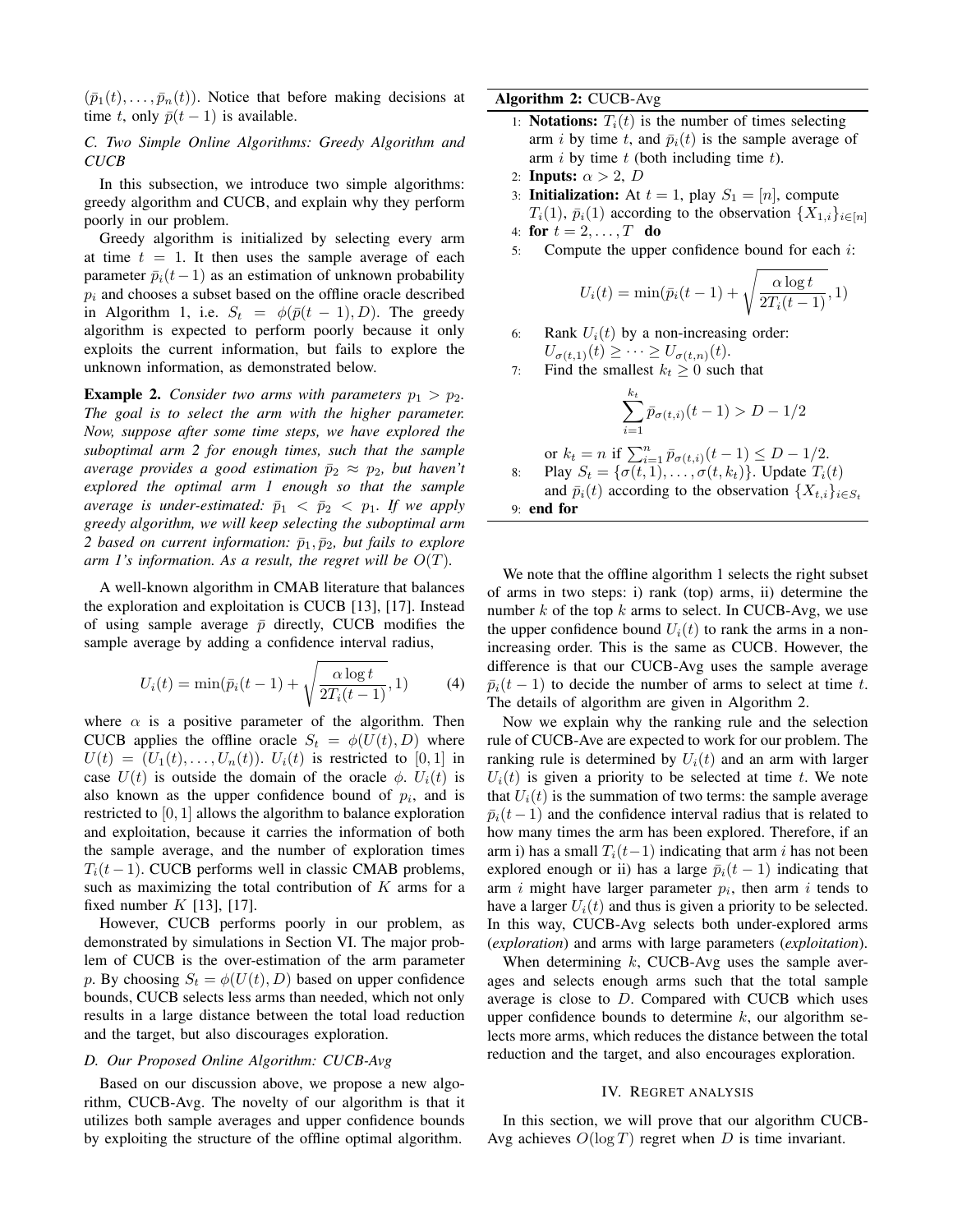### *A. The Main Result*

The next theorem upper bounds the regret of CUCB-Avg.

**Theorem 2.** *Consider n arms* with *parameter p*  $(p_1, \ldots, p_n)$  *over*  $T$  *time steps. There exists a constant*  $\epsilon_0 > 0$  *determined by* p *and* D, *such that for any*  $\alpha > 2$ , *the regret of CUCB-Avg is upper bounded by*

$$
Regret(T) \le M(1 + \frac{2n}{\alpha - 2}) + \frac{\alpha Mn \log T}{2\epsilon_0^2} \tag{5}
$$

*where*  $M = \max(D^2, (n - D)^2)$ *.* 

Before the formal proof, we make a few comments.

**Regret Bound.** The regret bound in (5) is  $O(n^3 \log T)$ because  $M \sim O(n^2)$  and  $\epsilon_0$  is a constant determined by p and D. The bound is referred as *distribution-dependent bound* in literature as  $p$  is invariant with horizon  $T$  [12].

**Choice of**  $\alpha$ ,  $\alpha$  shows up in two terms:  $\frac{2Mn}{\alpha-2}$  and  $\frac{\alpha Mn \log T}{2\epsilon_0^2}$ . The first term grows when  $\alpha$  decreases, and the second one decreases when  $\alpha$  decreases. Since the second term is  $O(\log T)$  while the first term is constant with respect to T,  $\alpha$  should be chosen to be close to 2 when T is large.

**Role of**  $\epsilon_0$ . We defer the explicit expression of  $\epsilon_0$  to Appendix C and only explain the intuition behind  $\epsilon_0$  here. To start with, we explain why the upper bound in (5) decreases when  $\epsilon_0$  increases. Roughly speaking,  $\epsilon_0$  is a robustness measure of our offline optimal algorithm, in the sense that if the probability profile p is perturbed to be  $\bar{p}$  by  $\epsilon_0$  (i.e.,  $|\bar{p}_i - p_i| < \epsilon_0$  for all *i*), Algorithm 1's output  $\phi(\bar{p}, D)$  would still be optimal for the true profile p. Intuitively, if  $\epsilon_0$  is large, the learning task is easy because we are able to find an optimal subset given a poor estimation, leading to a small regret.

To give a rough idea of what factors will affect the robustness measure  $\epsilon_0$ , we provide an explicit expression of  $\epsilon_0$  under two assumptions in the following proposition.

Proposition 1. *If the following two assumptions hold, (A1):*  $p_i$  *are positive and distinct:*  $p_{\sigma(1)} > \cdots > p_{\sigma(n)} > 0$ *(A2): There exists*  $k \geq 1$  *such that* 

$$
\sum_{i=1}^{k} p_{\sigma(i)} > D - 1/2
$$
  

$$
\sum_{i=1}^{k-1} p_{\sigma(i)} < D - 1/2
$$

*then the*  $\epsilon_0$  *in Theorem 2 can be determined by:* 

 $\epsilon_0 = \min(\frac{\delta_1}{k}, \frac{\delta_2}{k})$  $\frac{\delta_2}{k}, \frac{\Delta_k}{2}$ 2

 $(6)$ 

*where*

$$
k = |\phi(p, D)|
$$
  
\n
$$
\sum_{i=1}^{k} p_{\sigma(i)} = D - 1/2 + \delta_1,
$$
  
\n
$$
\sum_{i=1}^{k-1} p_{\sigma(i)} = D - 1/2 - \delta_2,
$$
  
\n
$$
\Delta_i = p_{\sigma(i)} - p_{\sigma(i+1)}, \forall i = 1, ..., n - 1
$$
\n(7)

We defer the proof to Appendix B and only make two comments on the proposition here. Firstly, it is easy to verify that Assumptions (A1) and (A2) imply  $\epsilon_0 > 0$ . Secondly, we verify that  $\epsilon_0$  defined in (6) is the robustness measure. Essentially, we need to show that if  $\forall i, |\bar{p}_i - p_i| < \epsilon_0$ , we have  $\phi(\bar{p}, D) = \phi(p, D) \coloneqq {\sigma(1), \ldots, \sigma(k)}$ . We prove this in two steps. Step 1: when  $\epsilon_0 \leq \frac{\Delta_k}{2}$ , the k arms with higher  $\bar{p}_i$  are the same k arms with higher  $p_i$  because for any  $1 \leq i \leq k$  and  $k+1 \leq j \leq n$ , we have  $\bar{p}_{\sigma(i)} > p_{\sigma(k)} - \epsilon_0 \geq$  $p_{\sigma(k+1)} + \epsilon_0 > \bar{p}_{\sigma(j)}$ . Step 2: because  $\epsilon_0 \leq \frac{\delta_1}{k}, \frac{\delta_2}{k}$ , we have i)  $\sum_{i=1}^{k} \bar{p}_{\sigma(i)} > \sum_{i=1}^{k} (p_{\sigma(i)} - \epsilon_0) = D - 1/2 + \delta_1 - k\epsilon_0 \ge$  $D-1/2$  and ii)  $\sum_{i=1}^{k-1} \bar{p}_{\sigma(i)} < \sum_{i=1}^{k-1} (p_{\sigma(i)} + \epsilon_0) = D 1/2 - \delta_2 + (k-1)\epsilon_0 \leq D - 1/2$  Thus, we have shown that  $\phi(\bar{p}, D) = {\sigma(1), \ldots, \sigma(k)}.$ 

Finally, we briefly discuss how to generalize the expression of  $\epsilon_0$  in (6) to the case without (A1) and (A2). When (A1) does not hold, we only consider the gap between the arms that are not in a tie, i.e.  $\{\Delta_i | \Delta_i > 0, 1 \le i \le n-1\}.$ When (A2) does not hold and  $\sum_{i=1}^{k-1} p_{\sigma(i)} = D - 1/2$ , we consider less than  $k - 1$  arms to make the total expected contribution below  $D - 1/2$ . For the explicit expression of  $\epsilon_0$ , we refer the reader to Appendix C.

Comparsion with the regret bound of classic CMAB. In classic CMAB literature whose goal is to select  $K$  arms with highest parameters for a fixed integer  $K$ , the regret bound depends on  $\frac{\Delta_K}{2}$  [17]. We note that  $\frac{\Delta_K}{2}$  plays the same role as the  $\epsilon_0$  in our problem, as it is the robustness measure of the classic problem above. That is, given any estimation  $\bar{p}$ with estimation error at most  $\Delta_K/2$ :  $\forall i$ ,  $|\bar{p}_i - p_i| < \Delta_K/2$ , the highest K arms with the profile  $\bar{p}$  are the same highest  $K$  arms with the profile  $p$ .

In addition, the regret bound in literature is  $O(\frac{\log T}{\Delta_K/2})$  as  $\Delta_K$  goes to zero [17], while our regret bound in (5) is  $O(\frac{\log T}{\epsilon^2})$  $\frac{qg(T)}{\epsilon_0^2}$ ). This difference may be due to technical reasons.

## *B. Proof of Theorem 2*

**Proof outline:** We will divide the  $T$  time steps into four parts, and bound the regret in each part separately. Then Theorem 2 is proved by summing up the four regret bounds.

The time steps are partitioned based on event  $E_t$ , and  $B_t(\epsilon_0)$ , which are defined below. Let  $E_t$  denote the event when the sample average is outside the confidence interval considered in Algorithm 2:

$$
E_t \coloneqq \{ \exists i \in [n], \ |\bar{p}_i(t-1) - p_i| \ge \sqrt{\frac{\alpha \log t}{2T_i(t-1)}} \}
$$

For any  $\epsilon > 0$ , let  $B_t(\epsilon)$  denote the event when Algorithm 2 selects an arm who has been explored for no more than  $\frac{\alpha \log T}{2\epsilon^2}$  times:

$$
B_t(\epsilon) \coloneqq \{ \exists \, i \in S_t, \ s.t. \ T_i(t-1) \le \frac{\alpha \log T}{2\epsilon^2} \} \qquad (8)
$$

Let  $\epsilon_0 > 0$  be a small number such that Lemma 3 holds.

Now, we will define the four parts of the  $T$  time steps, and briefly introduce the regret bound of each part.

1) *Initialization*. The regret of initialization at  $t = 1$  is bounded by a constant (Inequality (9)).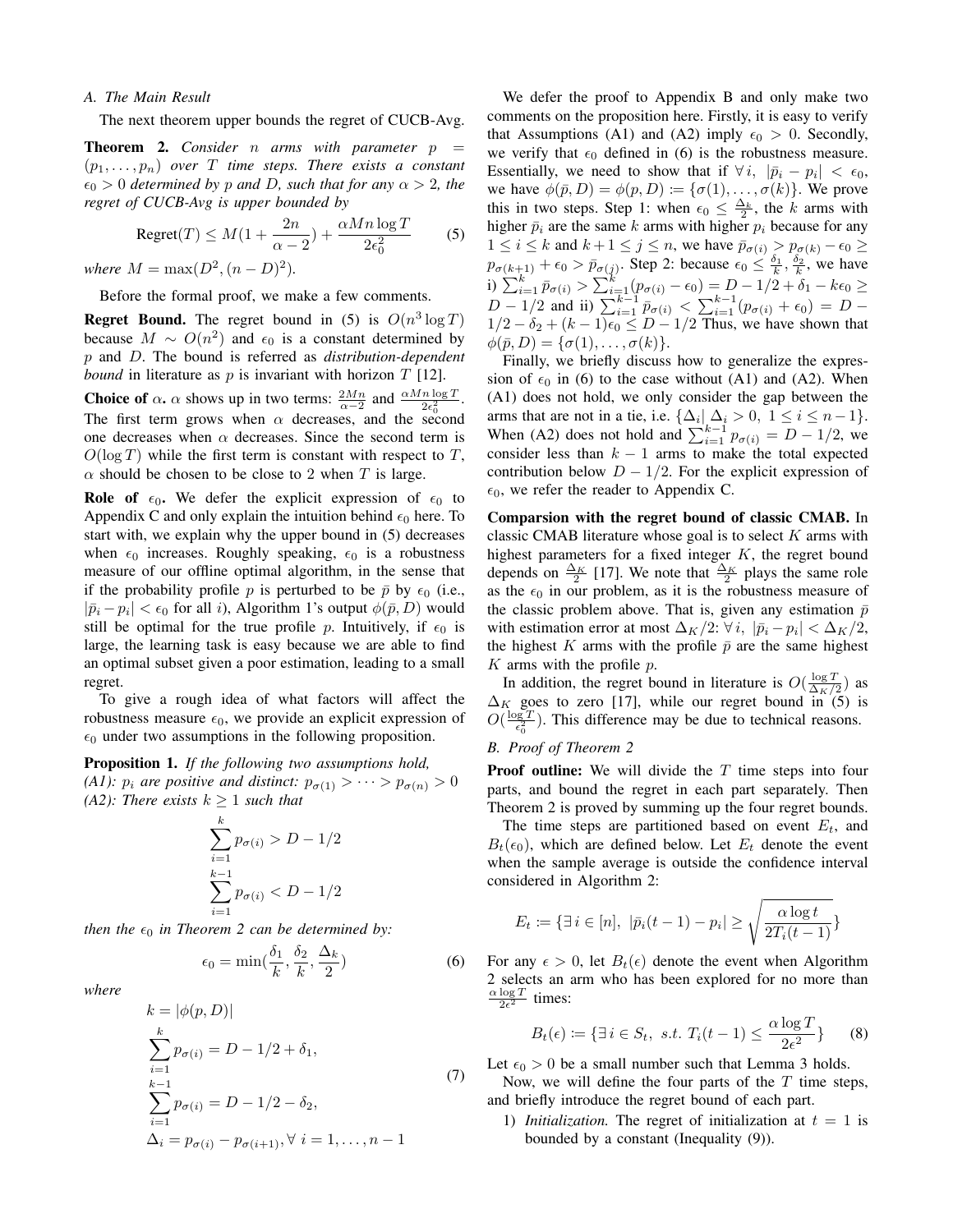- 2) *Time steps when*  $E_t$  *happens*. The regret is bounded by a constant because  $E_t$  happens rarely due to concentration properties in statistics (Lemma 1).
- 3) *Time steps when*  $\overline{E}_t$  *and*  $B_t(\epsilon_0)$  *happen*. The regret is at most  $O(\log T)$  because  $B_t(\epsilon_0)$  occurs for at most  $O(\log T)$  times (Lemma 2).
- 4) *Time steps when*  $\overline{E}_t$  *and*  $\overline{B}_t(\epsilon_0)$  *happen.* No regret due to enough exploration of the selected arms (Lemma 3).

Notice that time steps are not divided sequentially here. For example, time steps  $t = 1$  and  $t = 3$  may belong to Part 2 while time step  $t = 2$  belongs to Part 3.

**Detailed proof:** Firstly, we note that for all time steps  $1 \leq$  $t \leq T$ , the regret is upper bounded by

$$
R_t(S_t) \le L_t(S_t) \le \max(D^2, (n - D)^2) =: M \tag{9}
$$

Thus, the regret of initialization at  $t = 1$  is bounded by M.

The number of time steps in Part 2 is small because the sample average  $\bar{p}_i(t)$  concentrates around the true value  $p_i$ with a high probability. In the following, we first state a classic concentration bound: Chernoff-Hoeffding's inequality and then use it to bound the regret when  $E_t$  happens.

**Theorem 3** (Chernoff-Hoeffding's inequality).  $X_1, \ldots, X_m$ *i.i.d in* [0, 1] *with mean*  $\mu$ *, then* 

$$
\mathbb{P}(|\sum_{i=1}^{m} X_i - m\mu| \ge m\epsilon) \le 2e^{-2m\epsilon^2}
$$
 (10)

**Lemma 1.** *When*  $\alpha > 2$ ,

$$
\mathbb{E}\sum_{t=2}^{T}I_{E_t}R_t(S_t) \le \frac{2Mn}{\alpha - 2}
$$

*Proof.* By Inequality (9) and the fact  $I_{E_t} \geq 0$ , we have,

$$
\mathbb{E}\sum_{t=2}^T I_{E_t} R_t(S_t) \leq M \mathbb{E}\sum_{t=2}^T I_{E_t}.
$$

So we only need to bound  $\mathbb{E} \sum_{t=2}^{T} I_{E_t}$ .

$$
\mathbb{E}\sum_{t=2}^{T} I_{E_{t}} = \sum_{t=2}^{T} \mathbb{P}(E_{t})
$$
\n
$$
\leq \sum_{t=2}^{T} \sum_{i=1}^{n} \mathbb{P}\left(|\bar{p}_{i}(t-1) - p_{i}| \geq \sqrt{\frac{\alpha \log t}{2T_{i}(t-1)}}\right)
$$
\n
$$
\leq \sum_{t=2}^{T} \sum_{i=1}^{n} \sum_{s=1}^{t-1} \mathbb{P}(|\bar{p}_{i}(t-1) - p_{i}| \geq \sqrt{\frac{\alpha \log t}{2s}}, T_{i}(t-1) = s)
$$
\n
$$
\leq \sum_{t=2}^{T} \sum_{i=1}^{n} \sum_{s=1}^{t-1} \frac{2}{t^{\alpha}} \leq \sum_{t=2}^{T} n \frac{2}{t^{\alpha-1}} \leq \frac{2n}{\alpha - 2}
$$

where the first inequality is by enumerating possible  $i \in [n]$ , the second inequality is by enumerating possible values of  $T_i(t-1)$ :  $\{1,\ldots,t-1\}$ , the third inequality is by Chernoff-Hoeffding's inequality, and the last inequality is by  $\sum_{t=2}^{T} \frac{1}{t^{\alpha-1}} \leq \int_{1}^{+\infty} \frac{1}{t^{\alpha-1}} \leq \frac{1}{\alpha-2}.$  $\Box$ 

Next, we show Part 3 contributes at most  $O(\log T)$  regret.

**Lemma 2.** *For any*  $\epsilon_0 > 0$ ,

$$
\mathbb{E}\sum_{t=2}^{T} R_t(S_t) I_{\{\bar{E}_t, B_t(\epsilon_0)\}} \leq \frac{\alpha Mn \log T}{2\epsilon_0^2}
$$

*Proof.* By Inequality (9) and the fact  $I_{\{\bar{E}_t, B_t(\epsilon_0)\}} \geq 0$ ,

$$
\mathbb{E}\sum_{t=2}^{T} R_t(S_t) I_{\{\bar{E}_t, B_t(\epsilon_0)\}} \leq M \mathbb{E}\sum_{t=2}^{T} I_{\{B_t(\epsilon_0)\}}
$$

Now, by the definition of  $B_t(\epsilon_0)$  in (8), whenever  $B_t(\epsilon_0)$ happens, the algorithm selects an arm  $i$  that has not been selected for  $\frac{\alpha \log T}{2\epsilon_0^2}$  times, increasing the selection time counter  $T_i(t)$  by one. Thus, such event can happen for at most  $\frac{\alpha n \log T}{2\epsilon_0^2}$  times.

When  $\bar{E}_t$  and  $\bar{B}_t(\epsilon_0)$  happen (Part 4), every selected arm is fully explored and every arm's sample average is within the confidence interval. As a result, CUCB-Avg selects the right subset and hence contributes zero regret. This is formally stated in the following lemma.

**Lemma 3.** *There exists*  $\epsilon_0 > 0$ , *such that for each*  $1 \leq t \leq T$ , if  $\overline{E}_t$  and  $\overline{B}_t(\epsilon_0)$  *happen, CUCB-Avg selects an optimal subset, i.e.,*  $S_t$  *is optimal. Accordingly,*  $\mathbb{E} R_t(S_t) I_{\{\bar{E}_t, \bar{B}_t(\epsilon_0)\}} = 0$ , where the expectation is taken *with respect to the algorithm history by time*  $t - 1$ *:*  $\mathcal{F}_{t-1}$  *:=*  $\{S_\tau,\{X_{\tau,i}\}_{i\in S_\tau}\}_{\tau=1}^{t-1}.$ 

*Proof Sketch:* We defer the proof to Appendix B and C and sketch the proof ideas here, which is based on two facts: Fact 1: when  $\overline{E}_t$  and  $\overline{B}(\epsilon_0)$  happen, the upper confidence bounds can be bounded by

$$
U_i(t) > p_i, \ \forall \, i \in [n]
$$

and the confidence bounds of the selected arm  $i$  satisfy

$$
|\bar{p}_j(t-1)-p_j|<\epsilon_0,\ U_j(t)
$$

Fact 2: when  $\epsilon_0$  is small enough, CUCB-Avg selects an optimal subset.

To get the intuition for Fact 2, we assume Assumption (A1) and (A2) in Proposition 1 hold and consider the expression of  $\epsilon_0$  by (6). We also denote  $\phi(p, D)$  =  $\{\sigma(1), \ldots, \sigma(k)\}\$ . In the following, we roughly explain why the selected subset  $S_t$  is optimal given  $\epsilon_0$  defined in (6):

- i) By  $\epsilon_0 \leq \frac{\Delta_k}{2}$ , we can show that the selected subset  $S_t$ is either a superset or a subset of the optimal subset  $\{\sigma(1), \ldots, \sigma(k)\}\$
- ii) By  $\epsilon_0 \leq \delta_1/k$ , we can show that we will not select more than  $k$  arms, because, informally, even if we underestimate  $p_i$ , the sum of arms in  $\{\sigma(1), \ldots, \sigma(k)\}$ is still larger than  $D - 1/2$ .
- iii) By  $\epsilon_0 \leq \delta_2/k$ , we can show that we will not select less than  $k$  arms, because, informally, even if we overestimate  $p_i$ , the sum of  $k-1$  arms in  $\{\sigma(1), \ldots, \sigma(k)\}\$ is still smaller than  $D - 1/2$ .

As a result,  $S_t = {\sigma(1), \ldots, \sigma(k)}$  according to Line 7 of Algorithm 2. $\Box$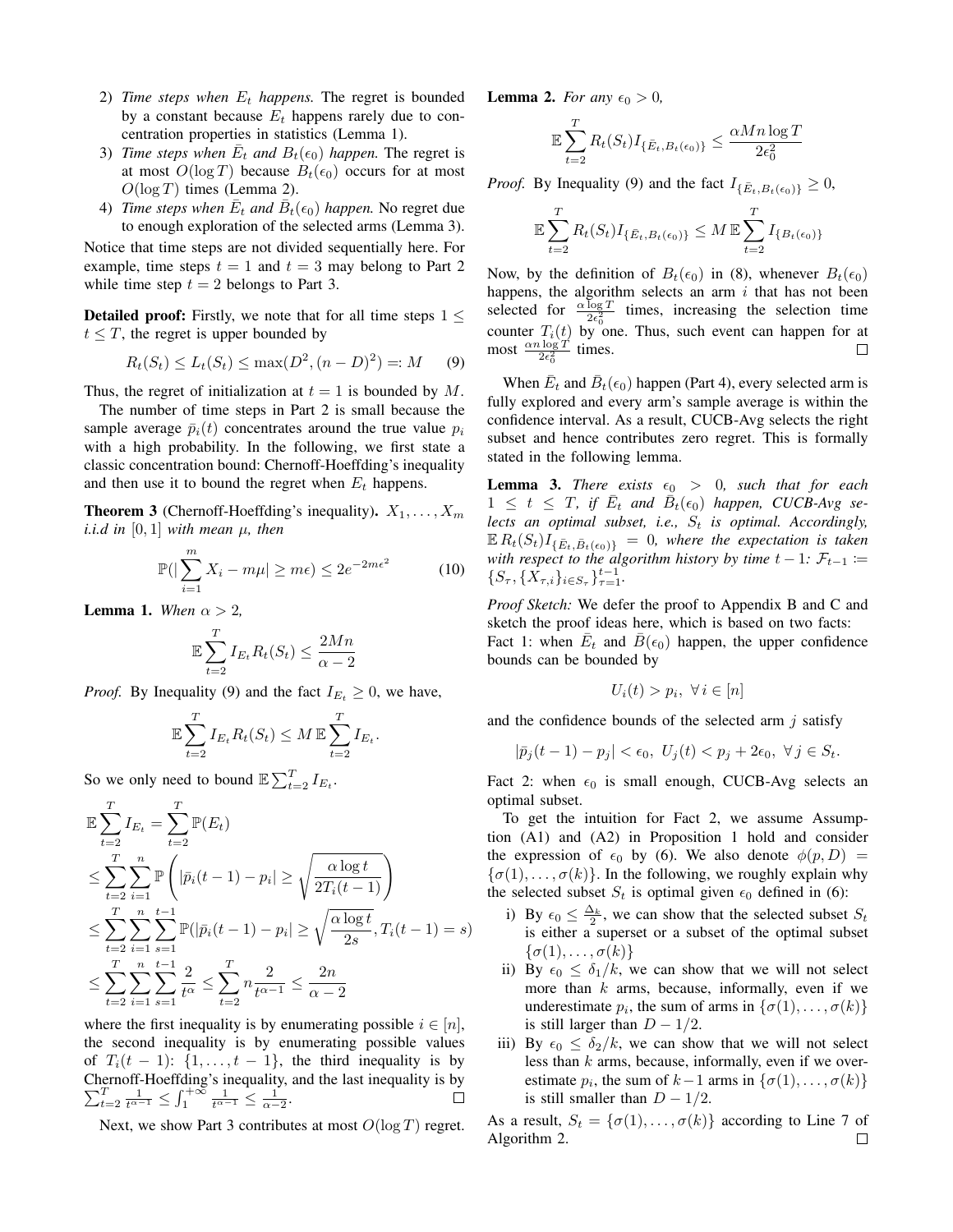Finally, we prove Theorem 2 by summing up the bounds:

Regret(T) = 
$$
\mathbb{E} R_1(S_1)
$$
 +  $\mathbb{E} \sum_{t=2}^T R_t(S_t) I_{\{E_t\}}$   
+  $\mathbb{E} \sum_{t=2}^T R_t(S_t) I_{\{E_t, B_t(\epsilon_0)\}} + \mathbb{E} \sum_{t=2}^T R_t(S_t) I_{\{E_t, B_t(\epsilon_0)\}}$   
≤  $M + \frac{2Mn}{\alpha - 2} + \frac{\alpha Mn \log T}{2\epsilon_0^2}$ 

#### V. TIME-VARYING TARGET

In practice, for each DR event  $t$ , the reduction target  $D_t \geq 0$  might be different. Thus, it is worth studying the performance of CUCB-Avg given the time-varying target. In the following, we will show how to extend CUCB-Avg to the time-varying case, then provide a sublinear regret bound.

The adaptation of Algorithm 2 to time-varying case is straightforward. At each time  $t$ , the decision maker uses the current target  $D_t$  to run the algorithm by letting  $D = D_t$ .

Next, we will analyze the regret of CUCB-Avg in timevarying case. Notice that we impose no assumption on the dynamics of  $D_t$  except that it is bounded, which is almost always the case in practice.

**Assumption 1.** *There exists a finite*  $\overline{D} > 0$  *such that* 

$$
0 \le D_t \le \bar{D}, \qquad \forall \ 1 \le t \le T
$$

The next Theorem provides an upper bound of the regret of CUCB-Avg, the proof of which is deferred to Appendix D.

**Theorem 4.** *Suppose Assumption 1 holds. For any*  $\alpha > 2$ , *the regret of CUCB-Avg is upper bounded by*

Regret
$$
(T)
$$
  $\leq \bar{M} + \frac{2\bar{M}n}{\alpha - 2} + 9n^2 (\bar{M} \log T)^{\frac{2}{3}} T^{\frac{1}{3}}$   
+  $6n (\bar{M} \log T)^{\frac{1}{3}} T^{\frac{2}{3}}$   
+  $\max(\frac{\alpha \bar{M}n \log T}{2\beta^2}, \frac{\alpha n}{2} (\bar{M} \log T)^{\frac{1}{3}} T^{\frac{2}{3}})$ 

*where*  $\beta = \min\{\frac{\Delta_i}{2} | \Delta_i > 0\}$  *and*  $\overline{M} = \max(\overline{D}^2, n^2)$ *.* 

We defer the proof to Appendix D and make some comments here.

**Discussion of M**. We note that M is the upper bound on the single-step regret  $R_t(S_t)$  given any possible target  $D_t$  and realization of  $X_{t,i}$ .

Regret bound. The dominating term of the regret with respect to T is  $(6n + \frac{\alpha n}{2}) (\overline{M} \log T)^{\frac{1}{3}} T^{\frac{2}{3}}$ , which is  $O(n^{5/3}\log(T)^{1/3}T^{2/3})$  by  $\overline{M} \sim O(n^2)$ . The dominating term with respect to n is  $9n^2 \left(\bar{M} \log T\right)^{\frac{2}{3}} T^{\frac{1}{3}}$ , which is  $O(n^{10/3} \log(T))^{2/3} T^{1/3}$  by  $\overline{M} \sim O(n^2)$ . In total, the regret bound is  $O(n^{5/3} \log(T)^{1/3} T^{2/3} + n^{10/3} \log(T)^{2/3} T^{1/3}).$ 

The regret bound is worse than the bound given a static target because  $D_t$  can change in an adversarial way. When  $D_t$  is randomly generated, the regret is usually much better than the worst case regret bound, as shown in Section VI.



Fig. 1: The figures compare the regret of CUCB, CUCB-Avg and Thompson sampling. In both cases, CUCB-Avg has  $O(\log T)$  regret, greatly outperforms CUCB, and performs similarly to Thompson sampling.

**Role of**  $\beta$ .  $\beta$  captures the gap between any two arms with similar mean values. Roughly speaking, it plays a similar role to  $\epsilon_0$  in the static case. Intuitively, when  $\beta$  is small, the learning task is difficult because our algorithm cannot rank the arms correctly without a good estimation. Thus a smaller  $\beta$  results in a larger regret, which aligns with Theorem 4.

#### VI. NUMERICAL EXPERIMENTS

In this section, we numerically study the performance of CUCB-Avg for residential DR, and compare it with classic bandit algorithms such as CUCB and Thompson sampling [13], [21]. We will show that CUCB-Avg performs much better than CUCB and similarly to Thompson sampling.

#### *A. Thompson sampling*

Thompson sampling is a Bayesian algorithm that views the unknown probability vector  $p$  as a random vector with a prior distribution. It is fundamentally different from all the algorithms mentioned above, which all view  $p$  as an unknown but deterministic vector. Thompson sampling is well-known for its good empirical performance in classical CMAB problems [22], [23], [25], thus it is worth comparing our algorithm with Thompson sampling by simulation for our problem. The theoretical analysis of Thompson sampling is both limited and complicated, thus we leave for future work the regret analysis of Thompson sampling for our problem.

For the reader's convenience, we briefly explain the algorithm procedures here. Thompson sampling first selects the subset  $S_t$  based on sample  $\hat{p}_t$  from the prior distribution at  $t = 1$  (or the posterior distribution at  $t \ge 2$ ) and the offline oracle  $\phi$ :  $S_t = \phi(\hat{p}_t, D)$ , then updates the posterior distribution by the feedback from the selected subset,  $\{X_{t,i}\}_{i \in S_t}$ . For more details, we refer the reader to [21].

# *B. Time-invariant target* D

This section studies a residential DR program with a timeinvariant load-reduction target. Specifically, we consider  $n =$ 100 customers, whose response probability  $p_i$  is uniformly randomly drawn from  $[0, 1]$  for all i. Let the load-reduction target be  $D = 35$  units, and the time horizon be  $T = 100$ . Set the algorithm parameter as  $\alpha = 2.1$ .

Figure 1a plots the regret of CUCB, CUCB-Avg and Thompson sampling with a logarithmic scale for the x-axis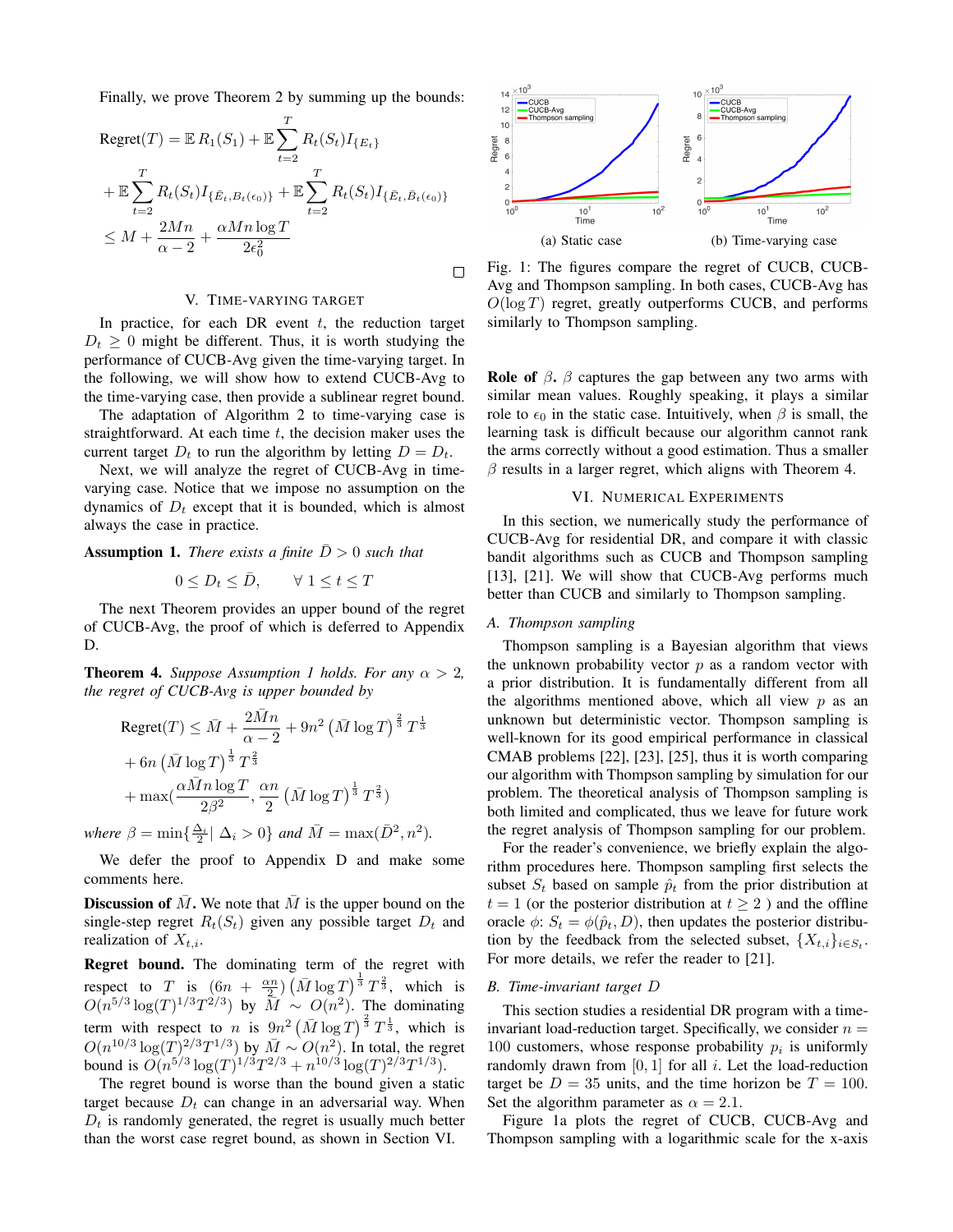based on 200 independent simulations. The prior distribution of p is chosen to be the uniform distribution on  $[0, 1]^n$ . Firstly, the figure shows that the regret of CUCB-Avg is linear with respect to  $log(T)$ , which matches our theoretical result in Theorem 2. In addition, the classic algorithm CUCB performs poorly in our problem, generating regret almost linear in T. This is aligned with our intuition in Section III. Finally, the figure shows that CUCB-Avg and Thompson sampling have similar performance. In this scenario, CUCB-Avg performs slightly better, but we note that there exist other scenarios where Thompson sampling is slightly better.

## *C. Time-varying target*  $D_t$

This section studies a DR program with time-varying load-reduction targets. Specifically, we consider  $n = 100$ customers, whose mean value  $p_i$  is uniformly randomly drawn from [0, 1] for all  $i \in [n]$ . Let time horizon be  $T =$ 300. Consider target  $D_t$  to be independently uniformly drawn from [10, 30]. Set the algorithm parameter as  $\alpha = 2.05$ .

Figure 1b plots the regret of CUCB, CUCB-Avg and Thompson sampling with a logarithmic scale for the xaxis based on 200 independent simulations. The prior distribution of  $p$  is chosen to be the uniform distribution on  $[0, 1]$ <sup>n</sup>. Interestingly, the figure shows that CUCB-Avg still guarantees  $O(\log(T))$  regret in the time-varying case, better than the regret upper bound  $O(T^{\frac{2}{3}}(\log T)^{\frac{1}{3}})$  in Theorem 4. This is because the regret bound in Theorem 4 considers the worst case scenario of  $D_t$ . The regret can be much better when  $D_t$  does not behave adversarially, as in our experiment. In addition, we see that CUCB-Avg generates larger regret than Thompson sampling at the first 6 time steps. This is because CUCB-Avg conducts more exploration at the beginning. Finally, similar to the static case, Figure 1b shows the poor performance of CUCB, and the similar performance of CUCB-Avg and Thompson sampling. In this scenario, CUCB-Avg performs slightly better, but there exist other scenarios where Thompson sampling is slightly better.

### VII. CONCLUSION

In this paper, we study a combinatorial multi-armed bandit problem motivated by residential demand response with the goal of minimizing the difference between the total load adjustment and a target value. We propose a new algorithm CUCB-Avg, and apply it to both static and time-varying cases. We show that when the target is time-invariant, CUCB-Avg achieves  $O(\log T)$  regret. When the target is timevarying case, our algorithm achieves  $o(T)$  regret. The numerical results also confirm the performance of the algorithm. Future work includes 1) studying the performance guarantee of Thompson sampling, 2) deriving the lower bound of the regret for our problem, 3) generalizing the model to handle dynamic population and other load reduction models of customers, e.g. continuous distribution, Markov processes.

#### **REFERENCES**

[1] P. Siano, "Demand response and smart grid – a survey," *Renewable and Sustainable Energy Reviews*, vol. 30, no. C, pp. 461–478, 2014.

- [2] M. H. Albadi and E. F. El-Saadany, "Demand response in electricity markets: An overview," in *Power Engineering Society General Meeting, 2007. IEEE*, June 2007, pp. 1–5.
- [3] N. Li, L. Chen, and S. H. Low, "Optimal demand response based on utility maximization in power networks," in *2011 IEEE power and energy society general meeting*. IEEE, 2011, pp. 1–8.
- [4] "PJM: Demand response," http://www.pjm.com/markets-andoperations/demand-response.aspx, 2018.
- [5] "NYISO demand response program," http://www.nyiso.com/public /markets operations/market data/demand response/index.jsp.
- [6] F. Rahimi and A. Ipakchi, "Demand response as a market resource under the smart grid paradigm," *IEEE Transactions on Smart Grid*, vol. 1, no. 1, pp. 82–88, 2010.
- [7] Y. Li and N. Li, "Mechanism design for reliability in demand response with uncertainty," in *American Control Conference (ACC), 2017*. IEEE, 2017, pp. 3400–3405.
- [8] "Reports on Demand Response and Advanced Metering ," Federal Energy Regulatory Commission, Tech. Rep., 12 2017.
- [9] D. O'Neill, M. Levorato, A. Goldsmith, and U. Mitra, "Residential demand response using reinforcement learning," in *Smart Grid Communications (SmartGridComm), 2010 First IEEE International Conference on*. IEEE, 2010, pp. 409–414.
- [10] "Electric power monthly," https://www.eia.gov/electricity/ monthly/epm\_table\_grapher.php?t=epmt\_5\_01, 2018.
- [11] P. Auer, N. Cesa-Bianchi, and P. Fischer, "Finite-time analysis of the multiarmed bandit problem," *Machine learning*, vol. 47, no. 2-3, pp. 235–256, 2002.
- [12] S. Bubeck, N. Cesa-Bianchi *et al.*, "Regret analysis of stochastic and nonstochastic multi-armed bandit problems," *Foundations and Trends* R *in Machine Learning*, vol. 5, no. 1, pp. 1–122, 2012.
- [13] W. Chen, Y. Wang, Y. Yuan, and Q. Wang, "Combinatorial multiarmed bandit and its extension to probabilistically triggered arms," *The Journal of Machine Learning Research*, vol. 17, no. 1, pp. 1746– 1778, 2016.
- [14] R. Combes, M. S. T. M. Shahi, A. Proutiere *et al.*, "Combinatorial bandits revisited," in *Advances in Neural Information Processing Systems*, 2015, pp. 2116–2124.
- [15] Y. Gai, B. Krishnamachari, and R. Jain, "Combinatorial network optimization with unknown variables: Multi-armed bandits with linear rewards and individual observations," *IEEE/ACM Transactions on Networking (TON)*, vol. 20, no. 5, pp. 1466–1478, 2012.
- [16] B. Kveton, Z. Wen, A. Ashkan, H. Eydgahi, and B. Eriksson, "Matroid bandits: Fast combinatorial optimization with learning," *arXiv preprint arXiv:1403.5045*, 2014.
- [17] B. Kveton, Z. Wen, A. Ashkan, and C. Szepesvari, "Tight regret bounds for stochastic combinatorial semi-bandits," in *Artificial Intelligence and Statistics*, 2015, pp. 535–543.
- [18] Q. Wang, M. Liu, and J. L. Mathieu, "Adaptive demand response: Online learning of restless and controlled bandits," in *Smart Grid Communications (SmartGridComm), 2014 IEEE International Conference on*. IEEE, 2014, pp. 752–757.
- [19] A. Lesage-Landry and J. A. Taylor, "The multi-armed bandit with stochastic plays," *IEEE Transactions on Automatic Control*, 2017.
- [20] S. Jain, B. Narayanaswamy, and Y. Narahari, "A multiarmed bandit incentive mechanism for crowdsourcing demand response in smart grids." in *AAAI*, 2014, pp. 721–727.
- [21] D. Russo, B. Van Roy, A. Kazerouni, and I. Osband, "A tutorial on thompson sampling," *arXiv preprint arXiv:1707.02038*, 2017.
- [22] S. Agrawal and N. Goyal, "Analysis of thompson sampling for the multi-armed bandit problem," in *Conference on Learning Theory*, 2012, pp. 39–1.
- [23] O. Chapelle and L. Li, "An empirical evaluation of thompson sampling," in *Advances in neural information processing systems*, 2011, pp. 2249–2257.
- [24] J.-Y. Audibert, S. Bubeck, and G. Lugosi, "Regret in online combinatorial optimization," *Mathematics of Operations Research*, vol. 39, no. 1, pp. 31–45, 2013.
- [25] A. Gopalan, S. Mannor, and Y. Mansour, "Thompson sampling for complex online problems," in *International Conference on Machine Learning*, 2014, pp. 100–108.
- [26] Y. Li, Q. Hu, and N. Li. (2018) Learning and targeting the right customers for reliability: A multiarmed bandit approach (extended version). [Online]. Available: https://nali.seas.harvard.edu/files/nali/files/2018cdcmab.pdf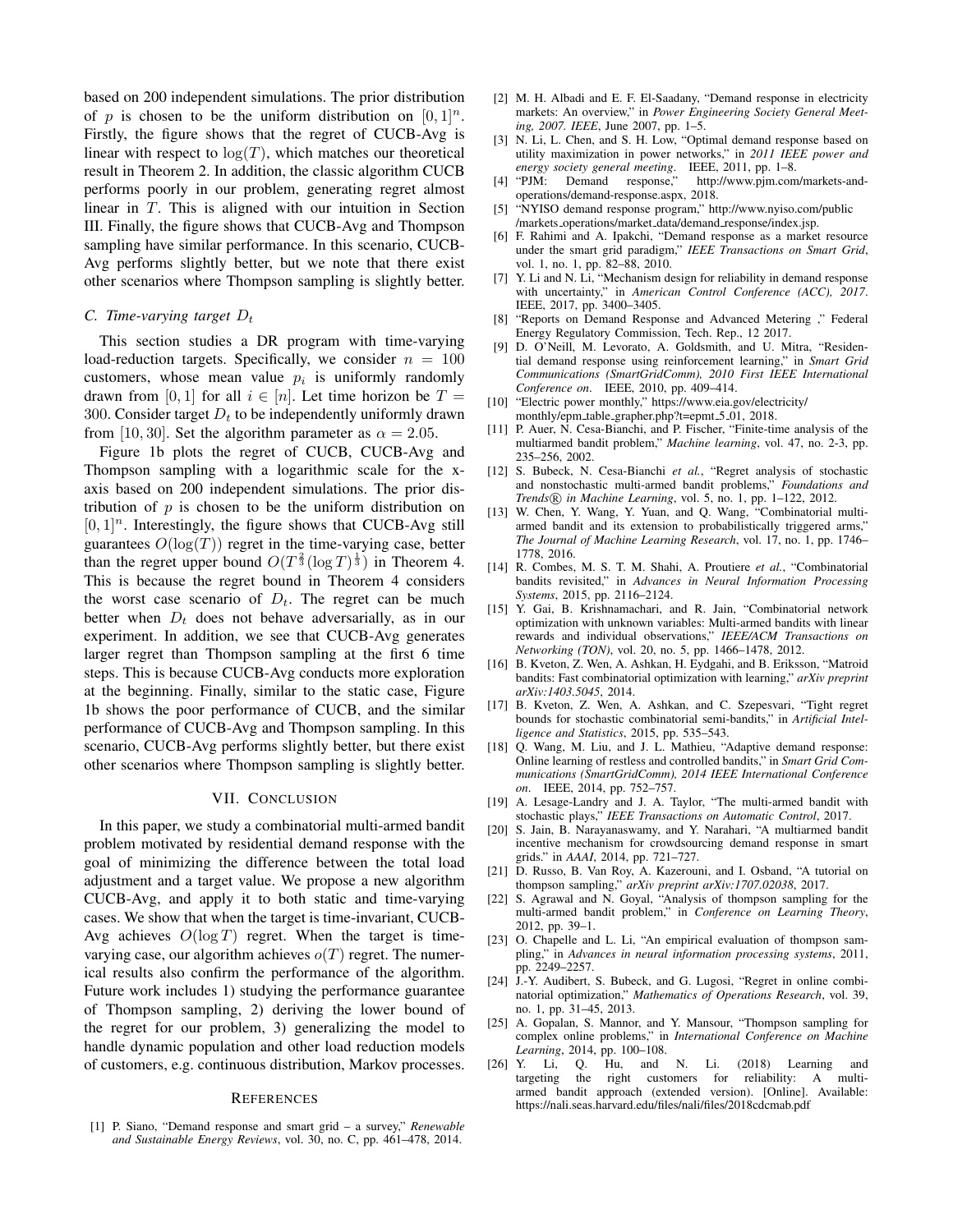## APPENDIX

# *A. Proof of Theorem 1*

Only in this subsection, we assume  $p_1 \geq \cdots \geq p_n$ to simplify the notation. This will not cause any loss of generality in the offline analysis. In other parts of the document, the order of  $p_1, \ldots, p_n$  is unknown, and we will use  $p_{\sigma(1)} \geq \ldots p_{\sigma(n)}$  to denote the non-increasing order of parameters.

Since adding or removing an arm i with  $p_i = 0$  will not affect the regret, in the following we will assume  $p_i > 0$ without loss of generality <sup>4</sup>.

The proof of Theorem 1 takes two steps.

- 1) In Lemma 4, we establish a local optimality condition, which is a necessary condition to the global optimality.
- 2) In Lemma 5, we show that there exists an optimal selection  $S^*$  which includes first k arms with an unknown  $k$ . Then we can easily show that the Algorithm 1 selects the optimal  $k$ .

We first state and prove Lemma 4.

**Lemma 4.** Suppose  $S^*$  is optimal and  $p_i > 0$  for  $i \in S^*$ . *Then we must have*

$$
\sum_{i \in S^* - \{j\}} p_i \le D - 1/2, \quad \forall \ j \in S^*
$$

*If*  $S^* \neq [n]$ *, then we will also have* 

$$
\sum_{i \in S^*} p_i \ge D - 1/2
$$

*Proof.* Since  $S^*$  is optimal, removing an element will not reduce the expected loss, i.e.

$$
\mathbb{E} L(S^*) \le \mathbb{E} L(S^* - \{j\})
$$

which is equivalent with

$$
\mathbb{E} L(S^*) - \mathbb{E} L(S^* - \{j\})
$$
  
=  $(2 \sum_{i \in S^*} p_i - 2D - p_j)p_j + p_j(1 - p_j)$   
=  $(2 \sum_{i \in S^*} p_i - 2D + 1 - 2p_j)p_j \le 0$ 

Since  $p_j > 0$ , we must have

$$
\sum_{i \in S^* - \{j\}} p_i \le D - 1/2
$$

If  $S^* \neq [n]$ , then adding an element will not reduce the cost. So we must have

$$
\mathbb{E} L(S^*) \le \mathbb{E} L(S^* \cup \{j\}), \quad \forall j \notin S^*
$$

which is equivalent with

$$
\mathbb{E} L(S^*) - \mathbb{E} L(S^* \cup \{j\})
$$
  
= -(2  $\sum_{i \in S^*} p_i - 2D + p_j)p_j - p_j(1 - p_j)$ 

 $4$ One way to think about this is that we only consider subset  $S$  such that  $p_i > 0$  for  $i \in S$ .

$$
= -(2\sum_{i \in S^*} p_i - 2D + 1)p_j \le 0
$$

Since  $p_i > 0$ , we must have

$$
\sum_{i \in S^*} p_i \ge D - 1/2
$$

**Corollary 2.** When  $D < 1/2$ , the empty set is optimal.

*Proof.* Suppose there exists a non-empty optimal subset  $S \neq$ ∅. Then

$$
\sum_{i \in S^* - \{j\}} p_i \ge 0 > D - 1/2, \quad \forall \ j \in S^*
$$

which results in a contradiction by Lemma 4.

**Corollary 3.** When  $\sum_{i=1}^{n} p_i \le D - 1/2$ , the optimal subset *is* [n]*.*

*Proof.* Suppose there exists an optimal subset  $S \neq [n]$ . Then

$$
\sum_{i \in S^*} p_i < \sum_{i=1}^n p_i \le D - 1/2
$$

which results in a contradiction by Lemma 4.

 $\Box$ 

 $\Box$ 

 $\Box$ 

Next, we are going to show that there must exist an optimal subset containing all elements with highest mean values. This is done by contradiction.

**Lemma 5.** When  $D \ge 1/2$  and  $\sum_{i=1}^{n} p_i > D - 1/2$ , there *must exist an optimal subset* S <sup>∗</sup> *whose elements' mean values are*  $q_1 \geq \cdots \geq q_m$ , such that for any  $p_i > q_m$ , we have  $i \in S^*$ .

*Proof.* Let's prove by construction and contradiction. Consider  $S^*$ , assume there exists  $p_i > q_m$  but  $i \notin S^*$ . In the following, we will ignore other random variables outside  $S^* \cup \{i\}$  because they are irrelevant. Now, we rank the mean value  $\{q_1, \ldots, p_i, \ldots, q_m\}$  and assume that  $p_i$  is the jth largest element here. To simplify the notation, we will call the newly ranked mean value set as

$$
p_1 \geq \cdots \geq p_{j-1} \geq p_j \geq p_{j+1} \geq \cdots \geq p_{m+1}
$$

The mean values of random variables in  $S^*$  are  $\{p_1, \ldots, p_{j-1}, p_{j+1}, \ldots, p_{m+1}\}\$  (used to be called as  $\{q_1, \ldots, q_m\}$  and the injected element (used to be denoted as  $p_i$ ) now is called  $p_i$ . Under this simpler notation, we proceed to construct a subset of top  $k$  arms with some  $k$ whose expected loss is no more than the optimal expected loss.

Construct a subset  $A$  in the following way. Pick the smallest  $k$  such that

$$
\sum_{i=1}^{k} p_i > D - 1/2
$$
  

$$
\sum_{i=1}^{k-1} p_i \le D - 1/2
$$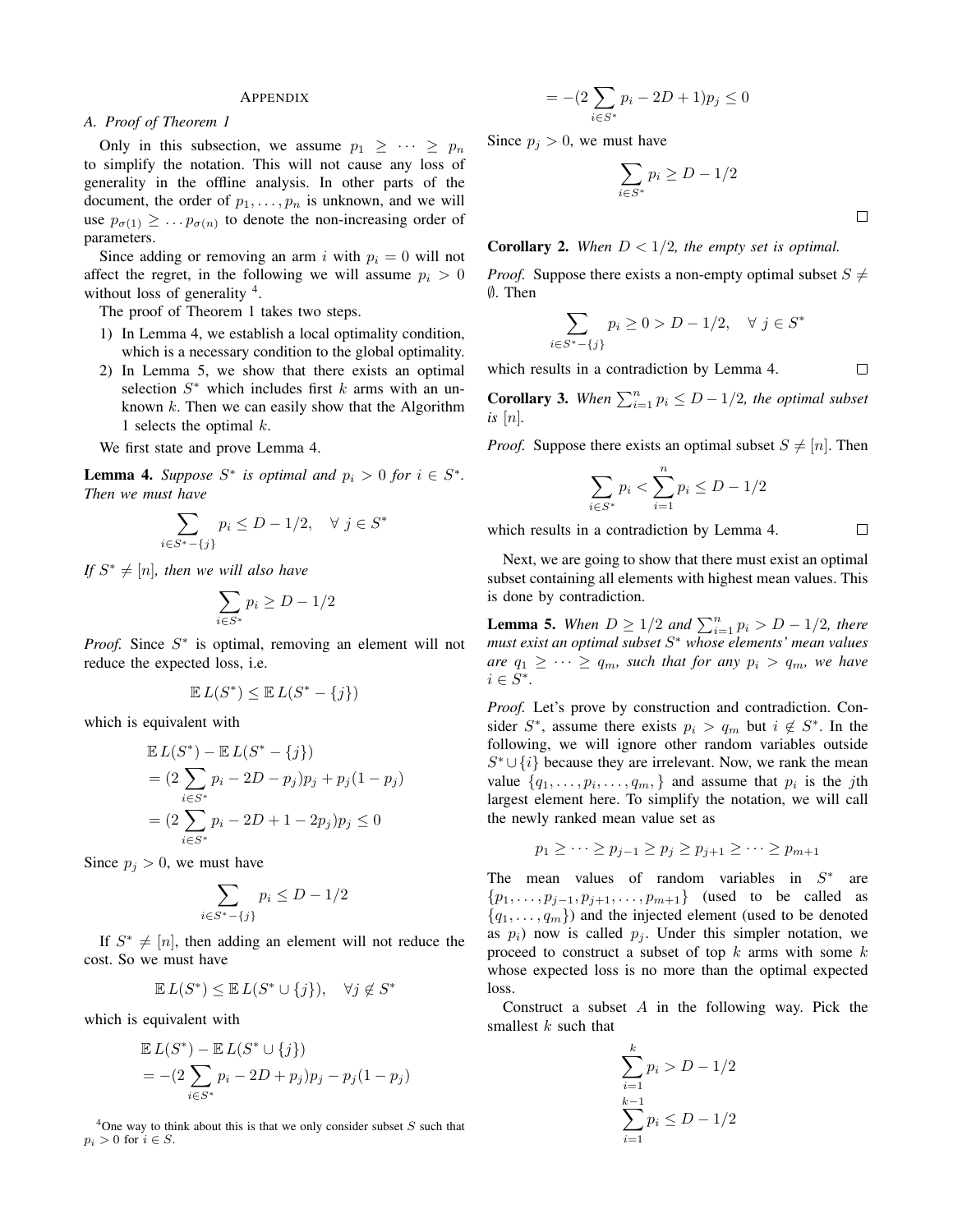Then let  $A = \{1, \ldots, k\}$ . It is easy to see that  $k \geq j$ . (Since  $S^*$  is optimal, by Lemma 4, excluding any element will go below  $D - 1/2$ , so k must include the newcomer j to be beyond  $D - 1/2$ .)

We claim that  $E L(A) \leq E L(S^*)$ . Since  $E L(S^*)$  is optimal, we must have  $E L(A) = E L(S^*)$  and A is also optimal. Then, we can construct a new subset  $A_1$  with the same rule above. Since there are only finite elements, we can always end up with an optimal set  $\overline{A}$  which includes variables with the highest mean values. Then the proof is done.

The only remaining part is to prove  $E L(A) \leq E L(S^*)$ . Denote

$$
\sum_{i=1}^{k} p_i = D - 1/2 + \delta_x
$$
  
\n
$$
\sum_{i \neq j, i=1}^{m+1} p_i = D - 1/2 + \delta_y
$$

By construction of k,  $\delta_x \in (0, p_k]$ . By Lemma 4,  $\delta_y \in$  $[0, p_{m+1}]$ . So we have

$$
\sum_{i=1}^{k} p_i - \sum_{i \neq j, i=1}^{m+1} p_i = p_j - \sum_{i=k+1}^{m+1} p_i = \delta_x - \delta_y
$$

Now let's do some simple algebra and try to prove  $\mathbb{E} L(A) - \mathbb{E} L(S^*) \leq 0$ . Basically, we are trying to write  $\mathbb{E} L(A) - \mathbb{E} L(S^*)$  with  $\delta_x \, \delta_y$  defined above and then bound it using bounds of  $\delta_x$   $\delta_y$ .

$$
\mathbb{E} L(A) - \mathbb{E} L(S^*) = (\sum_{i=1}^k p_i - D)^2 +
$$
\n
$$
\sum_{i=1}^k p_i (1 - p_i) - (\sum_{i=1}^{m+1} p_i - D)^2 - \sum_{i=1}^{m+1} p_i (1 - p_i)
$$
\n(11)

$$
\sum_{i=1} p_i (1 - p_i) - \left(\sum_{i \neq j, i=1} p_i - D\right)^2 - \sum_{i \neq j, i=1} p_i (1 - p_i)
$$
\n(12)

$$
= \left(\sum_{i=1}^{k} p_i - D + \sum_{i \neq j, i=1}^{m+1} p_i - D\right)
$$
 (13)

$$
(\sum_{i=1}^{k} p_i - D - \sum_{i \neq j, i=1}^{m+1} p_i + D) \tag{14}
$$

$$
+ p_j(1-p_j) - \sum_{i=k+1}^{m+1} p_i(1-p_i) \tag{15}
$$

$$
= (\delta_x + \delta_y - 1)(\delta_x - \delta_y) + p_j - \sum_{i=k+1}^{m+1} p_i + \sum_{i=k+1}^{m+1} p_i^2 - p_j^2
$$
\n(16)

$$
= (\delta_x + \delta_y - 1)(\delta_x - \delta_y) + \delta_x - \delta_y + \sum_{i=k+1}^{m+1} p_i^2 - p_j^2
$$
\n(17)

$$
= (\delta_x + \delta_y)(\delta_x - \delta_y) + \sum_{i=k+1}^{m+1} p_i^2 - p_j^2 \tag{18}
$$

$$
= (\delta_x + \delta_y)(\delta_x - \delta_y) + \sum_{i=k+1}^{m+1} p_i^2 - (\sum_{i=k+1}^{m+1} p_i + \delta_x - \delta_y)^2
$$
\n(19)

$$
= (\delta_x + \delta_y)(\delta_x - \delta_y) + \sum_{i=k+1}^{m+1} p_i^2
$$
 (20)

$$
-\left[ (\sum_{i=k+1}^{m+1} p_i)^2 + (\delta_x - \delta_y)^2 + 2(\delta_x - \delta_y) \sum_{i=k+1}^{m+1} p_i \right] (21)
$$

$$
= (\delta_x - \delta_y)(\delta_x + \delta_y - \delta_x + \delta_y - 2\sum_{i=k+1}^{m+1} p_i)
$$
 (22)

$$
+\sum_{i=k+1}^{m+1} p_i^2 - \left(\sum_{i=k+1}^{m+1} p_i\right)^2 \tag{23}
$$

$$
= (\delta_x - \delta_y)(2\delta_y - 2\sum_{i=k+1}^{m+1} p_i) + \sum_{i=k+1}^{m+1} p_i^2 - (\sum_{i=k+1}^{m+1} p_i)^2
$$
\n(24)

Now, we first notice that  $\delta_y \leq p_{m+1} \leq \sum_{i=k+1}^{m+1} p_i$ , so  $(2\delta_y - 2\sum_{i=k+1}^{m+1} p_i) \leq 0.$ 

Also notice that

$$
\sum_{i=k+1}^{m+1} p_i^2 - \left(\sum_{i=k+1}^{m+1} p_i\right)^2 \le 0
$$

since  $p_i \geq 0$ .

**Case 1:**  $\delta_x \ge \delta_y$ . In this case, (24) \le 0 is straightforward. **Case 2:**  $\delta_x < \delta_y$ . In this case,  $p_{m+1} < p_j < \sum_{i=k+1}^{m+1} p_i$ . So we must have  $m - k \ge 1$ . Since  $(2\delta_y - 2 \sum_{i=k+1}^{m+1} p_i) \le 0$ , we can decrease  $\delta_x$  to 0

$$
(24) \le -\delta_y (2\delta_y - 2\sum_{i=k+1}^{m+1} p_i) + \sum_{i=k+1}^{m+1} p_i^2 - (\sum_{i=k+1}^{m+1} p_i)^2
$$
  
= RHS

RHS is a quadratic function with respect to  $\delta_y$  and it is increasing in the region  $[0, \frac{\sum_{i=k+1}^{m+1} p_i}{2}]$ . Since  $m - k \ge 1$ , we have

$$
\frac{\sum_{i=k+1}^{m+1} p_i}{2} \ge (p_{m+1} + p_m)/2 \ge p_{m+1} \ge \delta_y
$$

So the highest possible value is reached when  $\delta_y = p_{m+1}$ . Plugging this in RHS, we have

RHS

$$
\leq -p_{m+1}(2p_{m+1} - 2\sum_{i=k+1}^{m+1} p_i) + \sum_{i=k+1}^{m+1} p_i^2 - (\sum_{i=k+1}^{m+1} p_i)^2
$$
  
=  $-2p_{m+1}^2 + 2(\sum_{i=k+1}^{m+1} p_i)p_{m+1} + \sum_{i=k+1}^{m+1} p_i^2 - (\sum_{i=k+1}^{m+1} p_i)^2$   
=  $(\sum_{i=k+1}^{m+1} p_i)(p_{m+1} - \sum_{i=k+1}^{m} p_i) - p_{m+1}^2 + \sum_{i=k}^{m} p_i^2$   
=  $(p_{m+1} + \sum_{i=k}^{m} p_i)(p_{m+1} - \sum_{i=k+1}^{m} p_i) - p_{m+1}^2 + \sum_{i=k}^{m} p_i^2$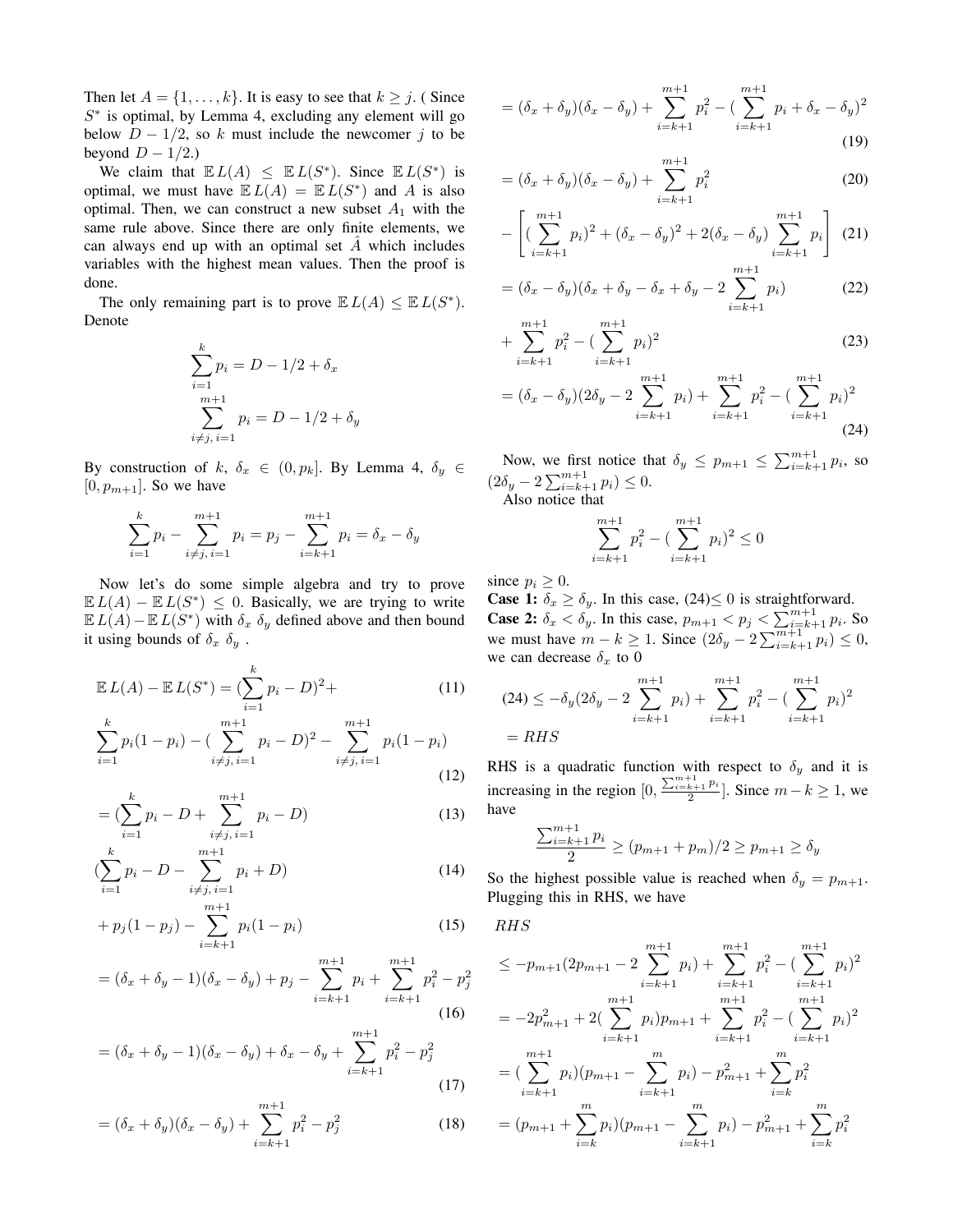$$
= p_{m+1}^2 - \left(\sum_{i=k}^m p_i\right)^2 - p_{m+1}^2 + \sum_{i=k}^m p_i^2
$$
  
= 
$$
\sum_{i=k}^m p_i^2 - \left(\sum_{i=k}^m p_i\right)^2 \le 0
$$
 Since  $p_i \ge 0$ 

Thus we have shown that

$$
\mathbb{E} L(A) - \mathbb{E} L(S^*) \le 0
$$

Now, given Lemma 4 and Lemma 5, we can prove Theorem 1.

*Proof of theorem 1:* When  $D < 1/2$  or  $\sum_{i=1}^{n} p_i \le D -$ 1/2, see Corollary 2 and Corollary 3.

When  $D \ge 1/2$  and  $\sum_{i=1}^{n} p_i > D - 1/2$ , by Lemma 5, there exists an optimal subset  $S^* = \{1, \ldots, k\}$  for some k, i.e. containing the first several arms with largest mean values. Since  $S^*$  is optimal, we must have, by Lemma 4, that

$$
\sum_{i=1}^{k} p_i \ge D - 1/2
$$
  

$$
\sum_{i=1}^{k-1} p_i \le D - 1/2
$$

- If  $\sum_{i=1}^{k} p_i > D 1/2$ , then  $S^*$  is the output of Algorithm 1, so the output of Algorithm 1 is optimal.
- If  $\sum_{i=1}^{k} p_i = D 1/2$ , then it is easy to show that  $\mathbb{E} L(\{1,\ldots,k\}) = \mathbb{E} L(\{1,\ldots,k+1\}).$  So  $\{1,\ldots,k+1\}$ 1} is also optimal. The output of Algorithm 1 is  $\{1, \ldots, k+1\}$ . So the output of Algorithm 1 is still optimal.

 $\Box$ 

 $\Box$ 

**Corollary 4.** If  $\sum_{i=1}^{k-1} p_i = D - 1/2$ , then the subset  $\{1, \ldots, k-1\}$  *and*  $\{1, \ldots, k\}$  *are both optimal.* 

**Corollary 5.** *If*  $D \leq 1/2$ *, the empty set is optimal.* 

*B. Proof of Lemma 3 with Assumption (A1) and (A2) and proof of Proposition 1*

In order to prove Lemma 3, we first introduce some properties of the algorithm-selected subsets according to the algorithm rules in Lemma 6, then provide the formal proof.

Lemma 6 (Properties of CUCB-Avg's Selection). *Given any realization of*  $\mathcal{F}_{t-1}$  (now every thing is deterministic), if  $S_t = s$  *for some deterministic subset*  $s \subseteq [n]$ *, we have the following:*

- $\sum_{i \in s} \bar{p}_i > D 1/2$  *or*  $s = [n]$
- *Define*  $i_{min}$  =  $arg min_{i \in s} U_i(t)$ *, then*  $\sum_{i \in s - \{i_{min}\}} \bar{p}_i \leq D - 1/2$
- For any  $j \in s$  and any  $i \in [n]$  such that  $U_i(t) > U_j(t)$ ,  $i \in s$ .

*Proof.* The proof becomes trivial when we fix  $\mathcal{F}_{t-1}$ .  $\Box$ 

*Proof of Lemma 3 given Assumption (A1) and (A2):*

We will prove Lemma 3 using the explicit expression given in Proposition 1. The proof of Proposition 1 follows naturally.

Step 1: Given  $\bar{E}_t$ ,  $\bar{B}_t(\epsilon_0)$ , either  $S_t \subseteq S^*$  or  $S^* \subseteq S_t$ : We prove this by contradiction. Suppose there is a realization of  $\mathcal{F}_{t-1}$  such that  $\bar{E}_t$  and  $\bar{B}_t(\epsilon_0)$  hold, but  $S_t \not\subseteq S^*$  and  $S^* \nsubseteq S_t$ . Fix this realization of  $\mathcal{F}_{t-1}$ , then there exists  $j \in$  $S_t - S^*$ ,  $i \in S^* - S_t$ . We will show that  $U_i(t) > U_j(t)$ , then by Lemma 6, we have  $i \in S_t$  which leads to contradiction.

$$
U_i(t) = \bar{p}_i(t-1) + \sqrt{\frac{\alpha \log t}{2T_i(t-1)}}
$$
  
>  $p_i$   
 $\ge p_{\sigma(k)}$  (by  $i \in S^*$ ,  $\sigma(k)$  is the smallest one)

$$
U_j(t) = \bar{p}_j(t-1) + \sqrt{\frac{\alpha \log t}{2T_j(t-1)}} \qquad \text{(by definition)}
$$
  
\n
$$
< p_j + 2\sqrt{\frac{\alpha \log t}{2T_j(t-1)}} \qquad \text{(by definition of } \bar{E}_t)
$$
  
\n
$$
< p_j + 2\epsilon_0 \qquad \text{(by } j \in S_t, \text{ and definition of } \bar{B}_t(\epsilon_0))
$$
  
\n
$$
\leq p_{\sigma(k+1)} + 2\epsilon_0 \qquad \text{(by } j \notin S^*, \sigma(k+1) \text{ is the largest})
$$
  
\n
$$
\leq p_{\sigma(k+1)} + 2\frac{p_{\sigma(k)} - p_{\sigma(k+1)}}{2} \qquad \text{(by definition } \epsilon_0 \leq \frac{\Delta_k}{2})
$$
  
\n
$$
\leq p_{\sigma(k)} < U_i(t)
$$

**Step 2:** Given  $\bar{E}_t$ ,  $\bar{B}_t(\epsilon_0)$ ,  $S_t \subsetneqq S^*$  is impossible: We prove this by contradiction. Suppose  $S_t \subsetneq S^*$ , then  $S_t \neq [n]$ . We can show that

$$
\sum_{i \in S_t} \bar{p}_i(t-1)
$$
\n
$$
< \sum_{i \in S_t} \left( p_i + \sqrt{\frac{\alpha \log t}{2T_i(t-1)}} \right) \quad \text{by } \bar{E}_t
$$
\n
$$
< \sum_{i \in S_t} (p_i + \epsilon_0) \quad \text{by } \bar{B}_t(\epsilon_0)
$$
\n
$$
\leq \sum_{i=1}^{k-1} (p_{\sigma(i)} + \epsilon_0) \quad S_t \subsetneqq S^* \text{ but } S_t \neq S^*
$$
\n
$$
\leq D - 1/2 - \delta_2 + (k - 1)\epsilon_0 \quad \text{by definition of } \delta_2
$$
\n
$$
\leq D - 1/2 \quad \text{by definition of } \epsilon_0, \epsilon_0 \leq \frac{\delta_2}{k}
$$

However, by Lemma 6,  $\sum_{i \in S_t} \bar{p}_i(t-1) > D - 1/2$ , which leads to a contradiction.

Step 3: Given  $\bar{E}_t$ ,  $\bar{B}_t(\epsilon_0)$ ,  $S^*$   $\subsetneqq$   $S_t$  is impossible: We prove this by contradiction. Suppose  $S^* \subsetneq S_t$ , so  $S^* \neq$ [n], so  $\sum_{i=1}^{n} p_i > D - 1/2$ . We will show that  $i_{min} =$  $\argmin_{i \in S_t} {\overline{U_i(t)}} \in S_t - S^*$ , and  $\sum_{i \in S_t - \{i_{min}\}} \overline{p}_i(t 1$ ) >  $D - 1/2$ . Then by Lemma 6, we have a contradiction.

Now first we show that  $i_{min} = \arg \min_{i \in S_t} \{U_i(t)\} \in$  $S_t - S^*$ . We only need to show that for any  $i \in S^*$ , and  $j \in S_t - S^*$ ,  $U_i(t) > U_j(t)$ . The reason is the following.

$$
U_i(t) > p_i \ge p_{\sigma(k)} \qquad \text{(by } \bar{E}_t)
$$
  
 
$$
U_j(t) < p_j + 2\epsilon_0 \qquad \text{(by } \bar{E}_t \text{ and } \bar{B}_t(\epsilon_0))
$$
  
 
$$
\le p_{\sigma(k+1)} + 2\frac{\Delta_k}{2} \qquad \text{(by } j \notin S^* \text{ and def of } \epsilon_0)
$$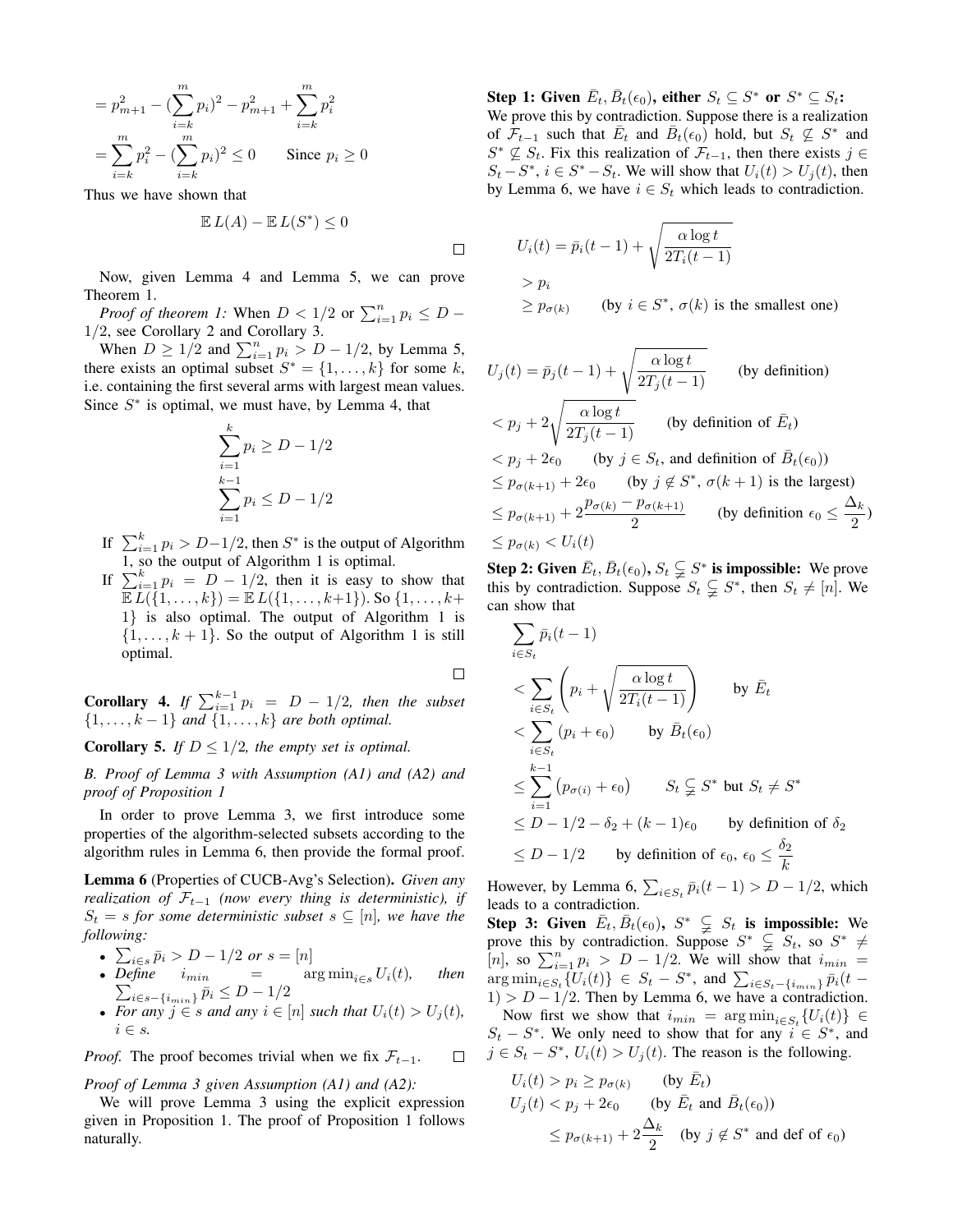$$
\leq p_{\sigma(k)} < U_i
$$

Then we show  $\sum_{i \in S_t - \{i_{min}\}} \bar{p}_i(t-1) > D - 1/2$  by

$$
\sum_{i \in S_t - \{i_{min}\}} \bar{p}_i(t-1)
$$
\n
$$
\geq \sum_{i \in S^*} \bar{p}_i(t-1) \qquad (i_{min} \in S_t - S^*, S_t \supsetneq S^*)
$$
\n
$$
> \sum_{i \in S^*} (p_i - \epsilon_0) \qquad \qquad \text{(by } \bar{E}_t)
$$
\n
$$
= D - 1/2 + \delta_1 - k\epsilon_0
$$
\n
$$
\geq D - 1/2 \qquad \qquad \text{(def of } \epsilon_0)
$$

**Step 4:**  $\mathbb{E} R_t(S_t) I_{\{\bar{E}_t, \bar{B}_t(\epsilon_0)\}} = 0$ . By the three steps above, we have  $S_t = S^*$ , then it is straightforward that

$$
\mathbb{E} R_t(S_t) I_{\{\bar{E}_t, \bar{B}_t(\epsilon_0)\}} = \mathbb{E} R_t(S_t) I_{\{\bar{E}_t, \bar{B}_t(\epsilon_0), S_t = S^*\}}
$$
  
=  $\mathbb{E} R_t(S^*) I_{\{\bar{E}_t, \bar{B}_t(\epsilon_0), S_t = S^*\}} = 0$ 

 $\Box$ 

# *C. Proof of Lemma 3 without Assumption (A1) and (A2)*

We will first give an explicit expression of  $\epsilon_0$ , then we will show  $\mathbb{E} R_t(S_t) I_{\{\bar{E}_t, \bar{B}_t(\epsilon_0)\}} = 0$  given the new  $\epsilon_0$ .

Without loss of generality, we will consider  $D > 1/2$  due to Corollary 5.

Now we present the expression of  $\epsilon_0$  in the general case.

**Definition 1.** *The*  $\epsilon_0$  *in Lemma 3 can be determined by* 

$$
\epsilon_0 = \min(\frac{\delta_1}{l_1}, \frac{\delta_2}{l_2}, \frac{\Delta_{k_1}}{2}, \frac{\Delta_{k_2}}{2})
$$

*In the following, we define each parameter respectively. Definition of*  $l_1$ *: Let*  $l_1$  *be the smallest number of the top arms such that the total weight is higher than*  $D - 1/2$ *, or n if the total weight of all arms is no more than*  $D - 1/2$ 

$$
l_1 = \begin{cases} \min G_1 & \text{if } \sum_{i=1}^n p_i > D - 1/2 \\ n & \text{if } \sum_{i=1}^n p_i \le D - 1/2 \end{cases}
$$

*where*  $G_1 = \{1 \leq k \leq n | \sum_{i=1}^k p_{\sigma(i)} > D - 1/2\}$ *. Note that*  $1 \leq l_1 \leq n$  *when*  $D > 1/2$ *. The offline algorithm output is*  $\phi(p, D) = {\{\sigma(1), \ldots, \sigma(l_1)\}.$ 

*By algorithm design,*  $\{\sigma(1), \ldots, \sigma(l_1)\}$  *is one of the possible output of the offline optimization algorithm (there might be other outputs due to the random tie-breaking rule). Definition of*  $\delta_1$ *: Let*  $\delta_1$  *be the total expected contribution by*  $\sigma(1), \ldots, \sigma(l_1)$  *minus*  $D-1/2$ *. But*  $l_1 = n$  *is a special case. When*  $l_1 = n$ , *let*  $\delta_1 = n$ , *so that*  $\frac{\delta_1}{l_1} = 1$  *is large enough to not affect the definition of*  $\epsilon_0$ *.* 

$$
\delta_1 = \begin{cases} \sum_{i=1}^{l_1} p_{\sigma(i)} - (D - 1/2) & \text{if } l_1 < n \\ n & \text{if } l_1 = n \end{cases}
$$

*Definition of*  $l_2$ *: Let*  $l_2$  *be the largest number of the top arms such that the total weight is less than*  $D - 1/2$ *.* 

$$
l_2 = \max\{0 \le k \le n | \sum_{i=1}^{k} p_{\sigma(i)} < D - 1/2\}
$$

*Note that*  $0 \leq l_2 \leq n$ , and  $l_1 \geq l_2$ . In addition,  $l_1 = l_2$  if *and only if*  $l_1 = l_2 = n$ .

*Definition of*  $\delta_2$ *: Let*  $\delta_2$  *be*  $D-1/2$  *minus the total expected contribution by*  $\sigma(1), \ldots, \sigma(l_2)$ *. When*  $l_2 = 0$ *, let*  $\delta_2 = 1$ *,* then  $\frac{\delta_2}{l_2}$  =  $+\infty$ *, which is large enough to not affect the definition of*  $\epsilon_0$ 

$$
\delta_2 = \begin{cases}\n(D - 1/2) - \sum_{i=1}^{l_2} p_{\sigma(i)} & \text{if } l_2 \ge 1 \\
1 & \text{if } l_2 = 0\n\end{cases}
$$

*Definition of*  $\Delta_i$ *: Define the gap between two consecutive arms in the non-increasing order by*  $\Delta_i$ *. When*  $i = 0, n$ *, let it be 2 which is large enough to keep the*  $\epsilon_0$  *unaffected.* 

$$
\Delta_i = \begin{cases} p_{\sigma(i)} - p_{\sigma(i+1)} & \text{if } 1 \le i \le n-1 \\ 2 & \text{if } i = 0, n \end{cases}
$$

*Definition of*  $k_1$ *: Let*  $k_1$  *be the arm with the largest index under the non-increasing order such that the parameter*  $p_{\sigma(k_1)}$  is the second smallest among  $p_{\sigma(1)}, \ldots, p_{\sigma(l_1)}$ . When *all arms are in a tie, then*  $k_1 = 0$ *.* 

$$
k_1 = \max\{0 \le i \le l_1 - 1 | \Delta_i > 0\}
$$

*Definition of*  $k_2$ *: Let*  $k_2$  *be the arm with the largest index under the non-increasing order that can be possibly selected by the offline optimization algorithm. When all arms are in a tie*, *then*  $k_2 = n$ .

$$
k_2 = \min\{l_1 \le i \le n | \Delta_i > 0\}
$$

In the following, we will first prove some supportive lemmas, then provide a proof of Lemma 3.

**Lemma 7.** *For any*  $\epsilon > 0$  *satisfying*  $\epsilon \leq \Delta_k/2$  *for some* k with  $0 \leq k \leq n$ , given  $\overline{E}_t$  and  $\overline{B}_t(\epsilon)$ , then we have either  $S_t \subseteq \{\sigma(1), \ldots, \sigma(k)\}\$  or  $\{\sigma(1), \ldots, \sigma(k)\} \subseteq S_t$ .

*Proof.* When  $k = 0, n$ , it is trivially true.

 $\leq p_{\sigma(k)} < U_i(t)$ 

When  $1 \leq k \leq n-1$ . Suppose there is a realization of  $\mathcal{F}_{t-1}$  such that  $\overline{E}_t$  and  $\overline{B}_t(\epsilon)$  hold, but  $S_t \not\subseteq$  $\{\sigma(1), \ldots, \sigma(k)\}\$ and  $\{\sigma(1), \ldots, \sigma(k)\}\nsubseteq S_t$ . Fix this realization of  $\mathcal{F}_{t-1}$ , then there exists  $j \in S_t - \{\sigma(1), \ldots, \sigma(k)\},$  $i \in \{\sigma(1), \ldots, \sigma(k)\}$  –  $S_t$ . We will show that  $U_i(t)$  $U_i(t)$ , then by Lemma 6, we have  $i \in S_t$  which leads to contradiction.

$$
U_i(t) = \bar{p}_i(t-1) + \sqrt{\frac{\alpha \log t}{2T_i(t-1)}} > p_i \ge p_{\sigma(k)}
$$
  

$$
U_j(t) = \bar{p}_j(t-1) + \sqrt{\frac{\alpha \log t}{2T_j(t-1)}}
$$
  

$$
< p_j + 2\sqrt{\frac{\alpha \log t}{2T_j(t-1)}} < p_j + 2\epsilon
$$
  

$$
\le p_{\sigma(k+1)} + 2\epsilon \le p_{\sigma(k+1)} + 2\frac{p_{\sigma(k)} - p_{\sigma(k+1)}}{2}
$$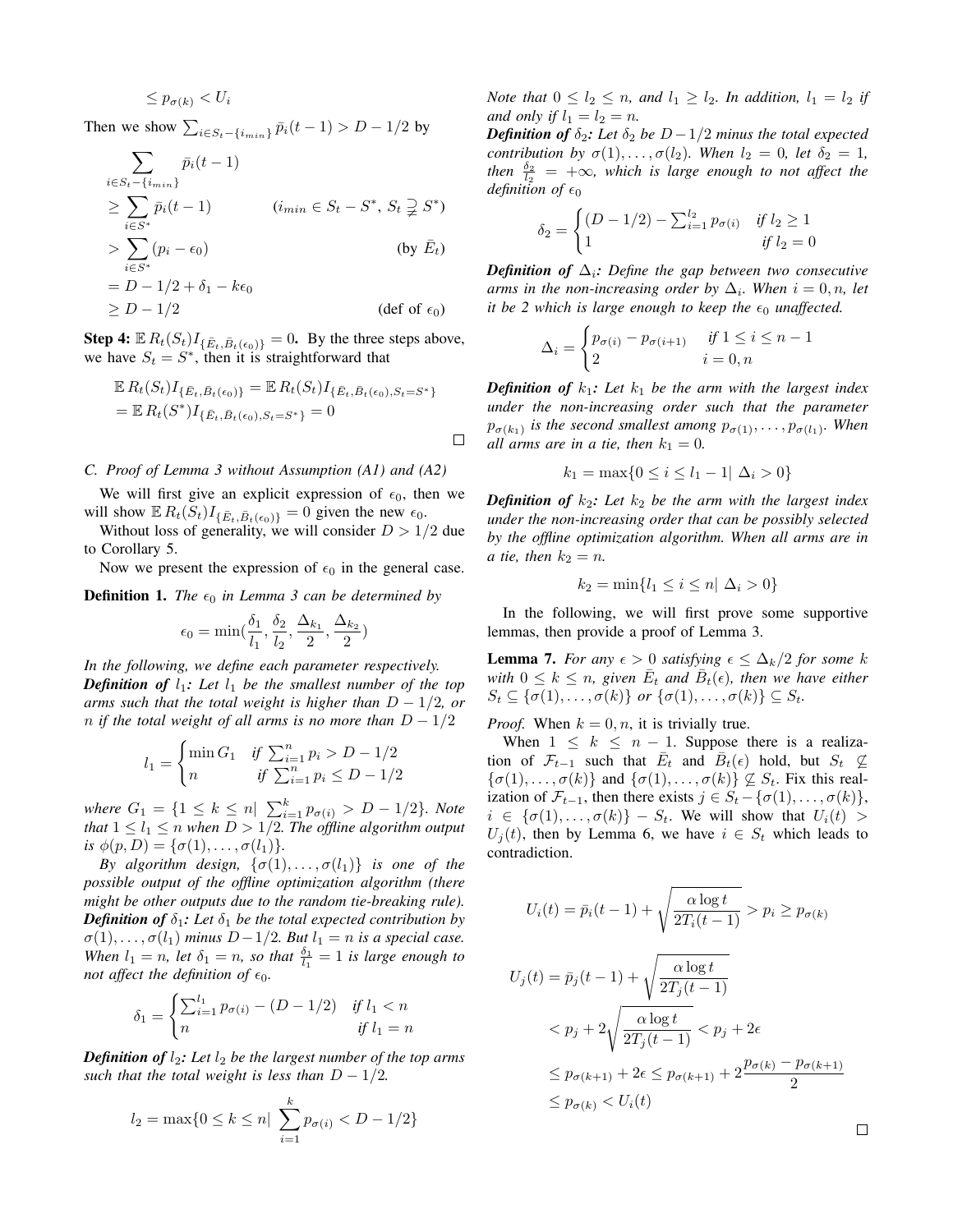**Corollary 6.** Given  $\overline{E}_t$  and  $\overline{B}_t(\epsilon_0)$ , then we have either  $S_t \subseteqneq {\sigma(1), \ldots, \sigma(k_1)}$  *or*  ${\sigma(1), \ldots, \sigma(k_1)} \subseteq S_t \subseteq$  $\{\sigma(1), \ldots, \sigma(k_2)\}\text{, or } \{\sigma(1), \ldots, \sigma(k_2)\} \subsetneq S_t.$ 

*Proof.* It is easy to see that  $k_1 < k_2$  by definition, and by  $\epsilon_0 \leq \Delta_{k_1}/2$ ,  $\epsilon_0 \leq \Delta_{k_1}/2$ , then by Lemma 7, it is straightforward.  $\Box$ 

Finally, we are ready to prove Lemma 3.

*Proof of Lemma 3:* The major part of the proof is to show that if  $\overline{E}_t$ ,  $\overline{B}_t(\epsilon_0)$  happen, then  $S_t$  must be optimal. Then, given that  $S_t$  is optimal, it is easy to prove zero regret at time t.

Now, let's first prove  $S_t \in \mathbb{S}_t^*$  given  $\overline{E}_t$ ,  $\overline{B}_t(\epsilon_0)$ , where  $\mathbb{S}^*$ denotes the set of all possible optimal subsets.

**Step 1: prove**  $\overline{E}_t$  and  $\overline{B}(\epsilon_0) \rightarrow S_t \in \mathbb{S}^*$ . We will list all possible scenarios, and prove that in each scenario, when  $\bar{E}_t$ and  $\overline{B}(\epsilon_0)$  hold, we have  $S_t \in \mathbb{S}^*$ .

Scenario 1: When  $l_1 > l_2 + 2$ , then we have  $\sum_{i=1}^{l_2+1} p_{\sigma(i)} = \sum_{i=1}^{l_2+2} p_{\sigma(i)} = D - 1/2$ , so  $p_{\sigma(l_2+2)} = 0$ . Accordingly,  $p_{\sigma(i)} = 0$  for all  $i \geq l_2 + 2$ . This leads to  $l_1$  = n. By Corollary 4, one optimal subset is  $\{\sigma(1), \ldots, \sigma(l_2+1)\}\)$ . Besides, other optimal subsets could also be  $\{\sigma(1), \ldots, \sigma(l_2 + 1)\}\$  plus some arms with zero probabilities. In addition, it is easy to see that  $k_2 = n$  and  $k_1 = l_2 + 1$  by definition.

By Corollary 6, we have either  $S_t \subsetneq {\sigma(1), \ldots, \sigma(l_2+1)}$ or  $\{\sigma(1), \ldots, \sigma(l_2+1)\} \subseteq S_t \subseteq \{\sigma(1), \ldots, \sigma(n)\}\.$  Since the second possible case guarantees  $S_t \in \mathbb{S}^*$ , we only need to show that  $S_t \subsetneq {\sigma(1), \ldots, \sigma(l_2+1)}$  is impossible. This is done by the following fact:

$$
\sum_{i \in S_t} \bar{p}_i(t-1) \le \sum_{i=1}^{l_2} \bar{p}_{\sigma(i)}(t-1) \le \sum_{i=1}^{l_2} p_{\sigma(i)} + \epsilon_0
$$
  

$$
\le \sum_{i=1}^{l_2} p_{\sigma(i)} + l_2 \epsilon_0 < D - 1/2
$$

Scenario 2: When  $l_1 = l_2 + 1$ , then we have  $k_1 \leq l_2$ . Let's first discuss the optimal subset  $S^* = \phi(p, D)$  which could be  $\{\sigma(1), \ldots, \sigma(l_1)\}\)$ . Clearly,  $k_1 < |S^*| \leq k_2$ . In addition,  $p_{\sigma(k_1+1)} = \cdots = p_{\sigma(k_2)}$ . Now, we know  $S^*$ consists of  $\{\sigma(1), \ldots, \sigma(k_1)\}\)$  together with  $|S^*| - k_1$  arms that are in a tie.

In the following, we will show by contradiction that 1)  $S_t \supsetneq {\sigma(1), \ldots, \sigma(k_1)}$ , 2)  $S_t \subseteq {\sigma(1), \ldots, \sigma(k_2)}$ , and 3)  $S_t$  has exactly  $|S^*| - k_1$  arms with parameter  $p_{\sigma(k_1+1)}$ .

First, we show that  $S_t \subseteq \{ \sigma(1), \ldots, \sigma(k_1) \}$  is impossible by showing the sum is less than  $D - 1/2$ 

$$
\sum_{i \in S_t} \bar{p}_i(t-1) \le \sum_{i=1}^{k_1} \bar{p}_{\sigma(i)}(t-1)
$$
  

$$
\le \sum_{i=1}^{l_2} p_{\sigma(i)} + l_2 \epsilon_0 < D - 1/2
$$

Secondly, we show that  $S_t \subseteq \{\sigma(1), \ldots, \sigma(k_2)\}\)$ . Suppose  $S_t \supsetneq {\sigma(1), \ldots, \sigma(k_2)}$ . First we show that  $i_{min} =$ 

 $\arg \min_{i \in S_t} \{U_i(t)\} \in S_t - \{\sigma(1), \ldots, \sigma(k_2)\}.$  We only need to show that for any  $i \in \{\sigma(1), \ldots, \sigma(k_2)\}\$ , and  $j \in S_t - \{\sigma(1), \ldots, \sigma(k_2)\}\,$ ,  $U_i(t) > U_i(t)$ . The reason is the following.

$$
U_i(t) > p_i \ge p_{\sigma(k_2)}
$$
  
\n
$$
U_j(t) < p_j + 2\epsilon_0
$$
  
\n
$$
\le p_{\sigma(k_2+1)} + 2\frac{\Delta_{k_2}}{2}
$$
  
\n
$$
\le p_{\sigma(k_2)} < U_i(t)
$$
  
\nby  $\overline{E}_t$  and  $\overline{B}_t(\epsilon_0)$   
\nby  $\overline{E}_t$  and  $\overline{B}_t(\epsilon_0)$ 

Then we show  $\sum_{i \in S_t - \{i_{min}\}} \bar{p}_i(t-1) > D - 1/2$ , which is impossible if algorithm selects  $S_t$ .

$$
\sum_{i \in S_t - \{i_{min}\}} \bar{p}_i(t-1) \ge \sum_{i=1}^{k_2} \bar{p}_{\sigma(i)}(t-1)
$$

$$
\ge \sum_{i=1}^{l_1} \bar{p}_{\sigma(i)}(t-1) > \sum_{i=1}^{l_1} p_{\sigma(i)} - l_1 \epsilon_0
$$

$$
= D - 1/2 + \delta_1 - l_1 \epsilon_0 \ge D - 1/2
$$

Thirdly, we need to deal with the ties. It is straightforward to see that, if we select more or less than  $|S^*| - k_1$  arms that are in a tie, the sum of parameters is either more than  $D-1/2$  excluding  $i_{min}$  or less than  $D-1/2$ , using the same trick above.

Scenario 3: When  $l_1 = l_2 + 2$ , then  $\sum_{i=1}^{l_1-1} p_{\sigma(i)} = D 1/2$ , and  $k_1 \leq l_2 + 1$ . Let's first discuss the optimal subset: note that both  $\phi(p, D) = {\sigma(1), \ldots, \sigma(l_1)}$  and  $\{\sigma(1), \ldots, \sigma(l_1-1)\}\$  are optimal. In addition, we have ties  $p_{\sigma(k_1+1)} = \cdots = p_{\sigma(k_2)}$ . Therefore, an optimal subsets consists of  $\{\sigma(1), \ldots, \sigma(k_1)\}\$  together with either  $l_1 - k_1$ or  $l_1 - 1 - k_1$  arms in a tie.

In the following, we will show by contradiction that 1)  $S_t \supsetneq {\sigma(1), \ldots, \sigma(s)}$  for  $s = \min(k_1, l_2), 2$   $S_t \subseteq$  $\{\sigma(1), \ldots, \sigma(k_2)\}\$ , and 3)  $S_t$  has either  $l_1-k_1$  or  $l_1-1-k_1$ arms with parameter  $p_{\sigma(k_1+1)}$ .

Firstly, we can easily show that  $S_t \subseteq {\sigma(1), \ldots, \sigma(s)} \neq$ [n] is impossible for  $s = \min(k_1, l_2)$ . This is done by showing the sum is less than  $D - 1/2$ 

$$
\sum_{i=1}^{s} \bar{p}_{\sigma(i)} \le \sum_{i=1}^{l_2} p_{\sigma(i)} + l_2 \epsilon_0 < D - 1/2
$$

Secondly, we can also show that  $S_t \supsetneq {\sigma(1), \ldots, \sigma(k_2)}$ is impossible using the same proof in Scenario 2.

Thirdly, we need to deal with the ties. It is straightforward to see that, if we select more or less than the needed tieing arms, the sum of weights is either more than  $D - 1/2$ excluding  $i_{min}$  or less than  $D - 1/2$ , using the same trick above.

**Step 2: prove**  $\mathbb{E} R_t(S_t) I_{\{\bar{E}_t, \bar{B}_t(\epsilon_0)\}} = 0$ . Notice that  $\bar{E}_t$ and  $\bar{B}_t(\epsilon_0)$  are determined by  $\mathcal{F}_{t-1}$ . Consider S<sup>\*</sup> to be the set of all optimal subsets,

$$
\mathbb{E} I_{\{\bar{E}_t, \bar{B}_t(\epsilon_0), S_t \in \mathbb{S}^* \}} R_t(S_t)
$$
  
= 
$$
\sum_{s \in \mathbb{S}^*} \mathbb{E} I_{\{\bar{E}_t, \bar{B}_t(\epsilon_0), S_t = s\}} R_t(S_t)
$$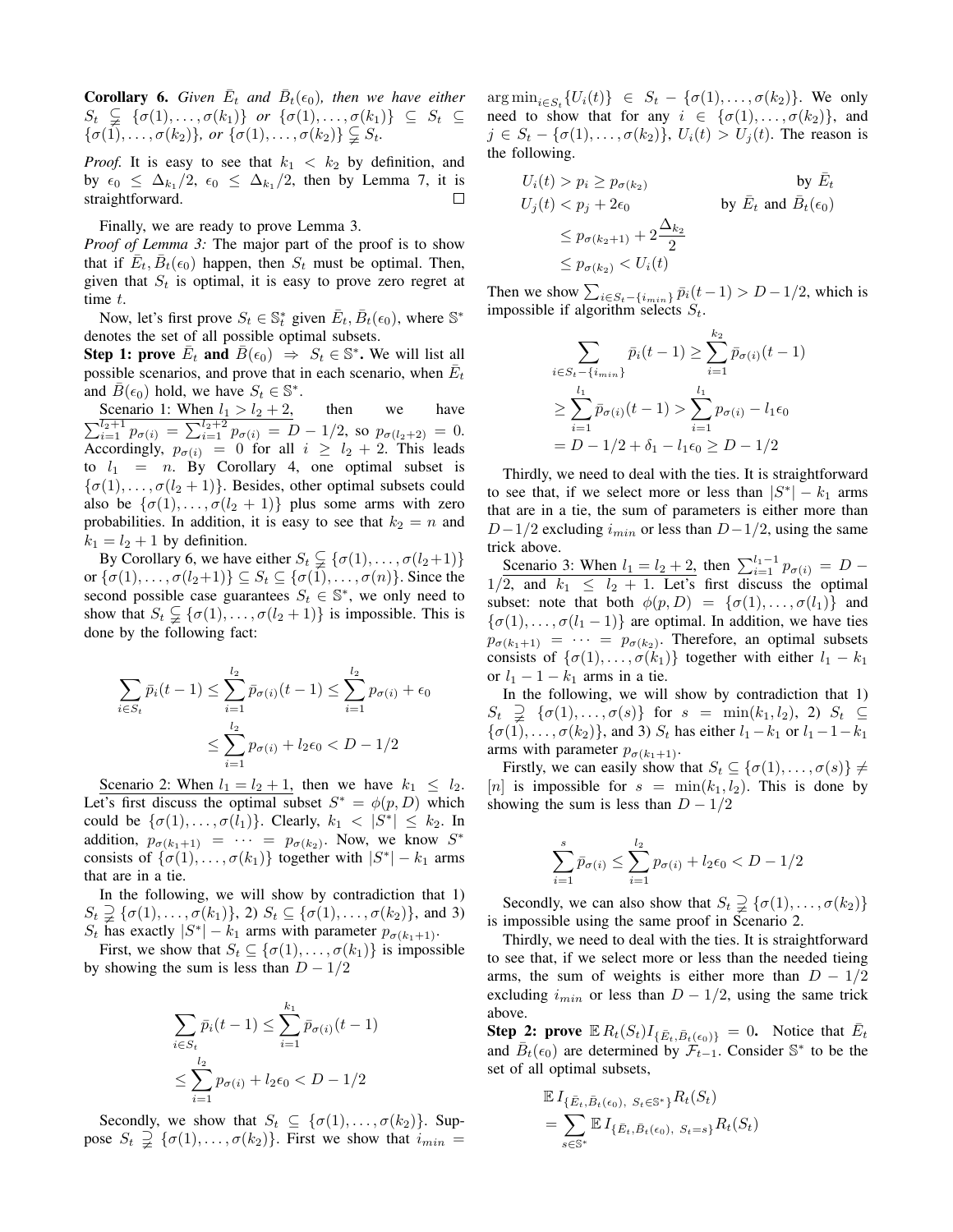$$
= \sum_{s \in \mathbb{S}^*} \mathbb{P}(\bar{E}_t, \bar{B}_t(\epsilon_0), \ S_t = s) \mathbb{E} R_t(s) = 0
$$

where the second inequality is because  $R_t(s)$  and  $I_{\{\bar{E}_t, \bar{B}_t(\epsilon_0), S_t=s\}}$  are independent and independence leads to uncorrelation.

 $\Box$ 

#### *D. Proof of Theorem 4*

Step 1: Preparation. We note that the single-step regret is bounded by  $M$ :

$$
R_t(S_t) \le \max(D_t^2, (n - D_t)^2) \le \max(\bar{D}^2, n^2) = \bar{M}
$$

# Step 2: Divide  $T$  time steps into four parts and bound the regret of each part.

Next, we divide the pseudo-regret in  $T$  time steps into four parts by  $E_t$  and  $B_t(\epsilon)$  for any  $0 < \epsilon \leq \beta$ , and bound each part separately.

(1) Initialization:  $\mathbb{E} R_1(S_1) \leq M$ .

(2) Time steps when  $E_t$  happens: Notice that Lemma 1 still holds in time-varying case if replacing  $M$  with  $\overline{M}$ , so the second part is bounded by

$$
\mathbb{E}\sum_{t=2}^{T}I_{E_t}R_t(S_t) \leq \frac{2\bar{M}n}{\alpha - 2}
$$

(3) Time steps when  $\bar{E}_t$ ,  $B_t(\epsilon)$  happen: Notice that Lemma 2 still holds in time-varying case, thus

$$
\mathbb{E}\sum_{t=2}^T R_t(S_t)I_{\{\bar{E}_t,B_t(\epsilon)\}} \leq \frac{\alpha\bar{M}n\log T}{2\epsilon^2}
$$

(4) Time steps when  $\bar{E}_t$ ,  $\bar{B}_t(\epsilon)$  happen: We will show in Lemma 8 that  $\mathbb{E} R_t(S_t) I_{\{\bar{E}_t, \bar{B}_t(\epsilon)\}} \leq g(\epsilon)$ , then

$$
\mathbb{E}\sum_{t=2}^{T} R_t(S_t) I_{\{\bar{E}_t, \bar{B}_t(\epsilon)\}} \leq Tg(\epsilon)
$$

where  $g(\epsilon) = ((2n+2)\epsilon + 2)(2n+2)\epsilon$ .

Step 3: Combine the regret bounds in four parts. Combining four bounds above, we have for any  $\alpha > 2$ , the regret of CUCB-Avg is upper bounded by,

$$
Regret(T) \leq \bar{M} + \frac{2\bar{M}n}{\alpha - 2} + Tg(\epsilon) + \frac{\alpha \bar{M}n \log T}{2\epsilon^2}
$$

Step 4: Pick  $\epsilon \sim O(\left(\frac{\log T}{T}\right)^{\frac{1}{3}})$ .

Let  $\epsilon = \min(\beta, \left(\frac{\overline{M} \log T}{T}\right)^{\frac{1}{3}})$ , and notice that  $g(\epsilon) \le$  $3n\epsilon(3n\epsilon + 2) = 9n^2\dot{\epsilon}^2 + 6n\dot{\epsilon}$  for  $n \ge 1$ . Then we can get the regret bound in Theorem 4.  $\Box$ 

**Lemma 8.** *For any*  $0 \le \epsilon \le \beta$ ,  $\mathbb{E} R_t(S_t)I_{\{\bar{E}_t, \bar{B}_t(\epsilon)\}} \le g(\epsilon)$ , *where*  $g(\epsilon) = ((2n + 2)\epsilon + 2)(2n + 2)\epsilon$ ; the expectation is *taken with respect to random contribution*  $X_{t,i}$  *and random online algorithm output*  $S_t$ .

*Proof.* The proof is rather technical, and detained to Ap- $\Box$ pendix E and F.

#### *E. Proof of Lemma 8 with Assumption (A1)*

Before the proof, we introduce some notations. Define the offline optimization output as  $S_t^* = \phi(p, D_t) =$  $\{\sigma(1), \ldots, \sigma(r_t)\}\$ , where  $r_t = |\phi(p, D_t)|\$ . In addition, define  $\delta_{t,1}$  and  $\delta_{t,2}$  following the definition (7) in static case

$$
\sum_{i=1}^{r_t} p_{\sigma(i)} = D_t - 1/2 + \delta_{t,1},
$$
  
\n
$$
\sum_{i=1}^{r_t - 1} p_{\sigma(i)} = D_t - 1/2 - \delta_{t,2}.
$$
\n(25)

Note that  $\delta_{t,2} \geq 0$ , and when  $r_t < n$ ,  $\delta_{t,1} > 0$ .

Lastly, we note that we have been using  $S_t$  as the random subset selected by the online algorithm. In the following, we are going to discuss specific subset, which is deterministic. To avoid confusion, we will use lower-case  $s \subseteq [n]$  to denote a deterministic subset. There is one exception: the optimal subset  $S_t^*$  is deterministic but its notation uses upper-case letter to be aligned with the previous notation.

*Proof of Lemma 8 with Assumption (A1):*

Let  $\mathcal{L}_t$  denote the set containing all possible subsets that  $S_t$  might be given  $\overline{E}_t$  and  $\overline{B}_t(\epsilon)$ .

Step 1: Convert the problem to proving  $\mathbb{E} R_t(s) \leq g(\epsilon)$ for all  $s \in \mathcal{L}_t$ : Notice that

$$
\mathbb{E} R_t(S_t) I_{\{\bar{E}_t, \bar{B}_t(\epsilon)\}} = \mathbb{E} R_t(S_t) I_{\{\bar{E}_t, \bar{B}_t(\epsilon), S_t \in \mathcal{L}_t\}}
$$
\n
$$
= \sum_{s \in \mathcal{L}_t} \mathbb{E} R_t(s) I_{\{\bar{E}_t, \bar{B}_t(\epsilon), S_t = s\}}
$$
\n
$$
= \sum_{s \in \mathcal{L}_t} \mathbb{P}(\bar{E}_t, \bar{B}_t(\epsilon), S_t = s) \mathbb{E} R_t(s)
$$

where the last equality is because  $R_t(s)$  and  $I_{\{\bar{E}_t, B_t(\epsilon), S_t=s\}}$ are independent and independent random variables are uncorrelated. Since  $\sum_{s \in \mathcal{L}_t} \mathbb{P}(\bar{E}_t, \bar{B}_t(\epsilon), S_t = s) \leq 1$ , if we can prove  $\mathbb{E} R_t(s) \leq g(\epsilon)$  for all  $s \in \mathcal{L}_t$ , we are done.

Step 2: Prove  $\mathbb{E} R_t(s) \leq g(\epsilon)$  by discussing different cases of  $s \in \mathcal{L}_{t}$ .

We will divide  $\mathcal{L}_t$  into different cases, and prove  $\mathbb{E} R_t(s) \leq g(\epsilon)$  in each case.

First of all, if  $s = S_t^*$ , then  $\mathbb{E} R_t(s) = 0$ .

When  $s \neq S_t^*$ ,  $s \in \mathcal{L}_t$  must satisfy either  $s \subsetneqq S_t^*$  or  $S_t^* \subsetneq s$ , by Lemma 7 and  $\epsilon \leq \frac{\Delta_{r_t}}{2}$ . When  $s \subsetneq S_t^*$ , denote  $K_t = S_t^* - s$ . When  $S_t^* \subsetneq s$ , denote  $H_t = s - S_t^*$ .

Based on  $H_t$  and  $K_t$ , we will consider four cases.

Case 1:  $s \subsetneq S_t^*$  and  $|K_t| = 1$ By Lemma 7 and  $\epsilon \leq \frac{\Delta_{r_t-1}}{2}$ ,  $s = {\sigma(1), \ldots, \sigma(r_t-1)}$ .  $\mathbb{E} R_t(s) =$  (  $\sum_{k=1}^{r_t-1}$  $i=1$  $p_{\sigma(i)} - D_t)^2$  $-\left(\sum_{i=1}^{r_t}\right)$  $i=1$  $p_{\sigma(i)} - D_t)^2 - p_{\sigma(r_t)}(1 - p_{\sigma(r_t)})$  $=-p_{\sigma(r_t)}(2)$  $\sum_{ }^{r_t-1}$  $i=1$  $p_{\sigma(i)} - 2D_t + p_{\sigma(r_t)})$  $-p_{\sigma(r_t)}(1-p_{\sigma(r_t)})$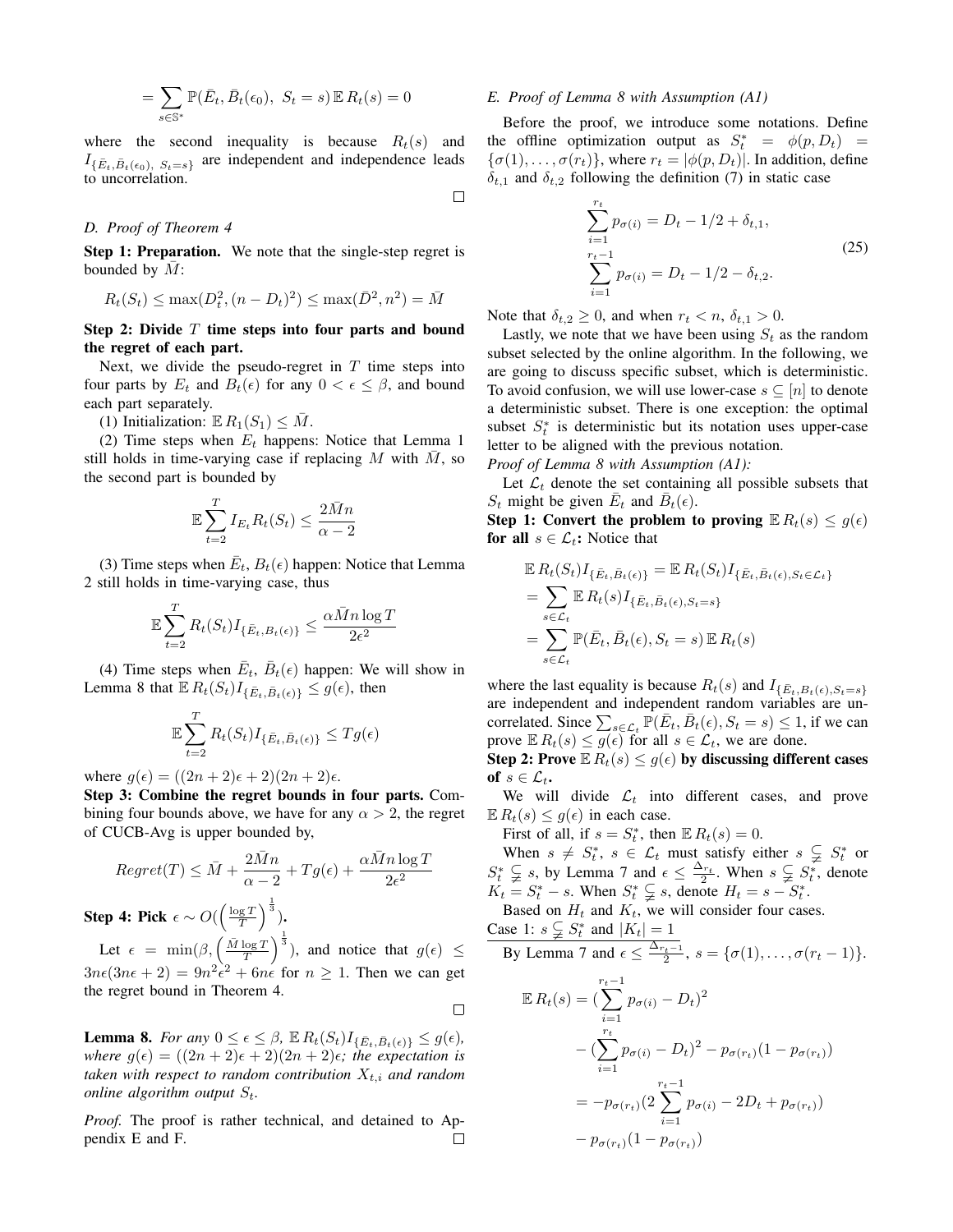$$
= -p_{\sigma(r_t)} \left( 2 \sum_{i=1}^{r_t - 1} p_{\sigma(i)} - 2D_t + 1 \right)
$$
  
=  $2p_{\sigma(r_t)} \delta_{t,2} \le 2\delta_{t,2}$ 

Since  $S_t = \{\sigma(1), \ldots, \sigma(r_t-1)\},\$ 

$$
D_t - 1/2 < \sum_{i=1}^{r_t - 1} \bar{p}_i(t-1) \le \sum_{i=1}^{r_t - 1} (p_i + \epsilon)
$$
  
=  $D_t - 1/2 - \delta_{t,2} + (r_t - 1)\epsilon$ 

So  $\delta_{t,2} < (r_t - 1)\epsilon < n\epsilon$ . So  $\mathbb{E} R_t(s) \leq 2n\epsilon \leq ((2n + 2)\epsilon +$  $2)(2n+2)\epsilon$ . Case 2:  $s \subsetneq S_t^*$  and  $|K_t| \geq 2$ :

$$
\mathbb{E} R_t(s) = (\sum_{i \in s} p_i - D_t)^2
$$
  
+  $\sum_{i \in s} p_i (1 - p_i) - (\sum_{i \in S_t^*} p_i - D_t)^2 - \sum_{i \in S_t^*} p_i (1 - p_i)$   
 $\leq (2 \sum_{i \in S_t^*} p_i - 2D_t - \sum_{i \in K_t} p_i) (-\sum_{i \in K_t} p_i) - \sum_{i \in K_t} p_i (1 - p_i)$   
 $\leq (2 \sum_{i \in S_t^*} p_i - 2D_t - \sum_{i \in K_t} p_i) (-\sum_{i \in K_t} p_i)$   
 $\leq (1 - 2\delta_{t,1} + \sum_{i \in K_t} p_i) (\sum_{i \in K_t} p_i)$   
 $\leq (1 + \sum_{i \in K_t} p_i) (\sum_{i \in K_t} p_i)$   
 $\leq (2n\epsilon + 1)2n\epsilon \leq ((2n + 2)\epsilon + 2)(2n + 2)\epsilon$ 

The second last inequality is because  $\sum_{i \in K_t} p_i \leq 2n\epsilon$ . The proof is the following. First, by definition of  $S_t^*$ ,

$$
\sum_{i \in S_t^*} p_i \le D_t - 1/2 + p_{\sigma(r_t)} \tag{26}
$$

Then by algorithm design and  $\overline{E}_t$  and  $\overline{B}_t(\epsilon)$ , the selected subset  $S_t = s$  satisfies

$$
D_t - 1/2 < \sum_{i \in s} \bar{p}_i(t - 1) \le \sum_{i \in s} (p_i + \epsilon) \tag{27}
$$

Finally, let (26) minus (27), we can prove  $\sum_{i \in K_t} p_i \leq n\epsilon$ .

$$
\sum_{i \in K_t} p_i - |s| \epsilon < p_{\sigma(r_t)} \le \frac{\sum_{i \in K_t} p_i}{|K_t|} \le \frac{\sum_{i \in K_t} p_i}{2}
$$
\n
$$
\Rightarrow \sum_{i \in K_t} p_i \le 2n\epsilon
$$

Case 3:  $s \supsetneq S_t^*$  and  $|H_t| = 1$ .

In this case,  $S_t^* \neq [n]$ , and  $\sum_{i=1}^n p_i > D_t - 1/2$ . By Lemma 7 and  $\epsilon \leq \frac{\Delta_{r_t+1}}{2}$ ,  $H_t = \{p_{\sigma(r_t+1)}\}$ , and  $s =$  $\{\sigma(1), \ldots, \sigma(r_t+1)\}.$ 

$$
\mathbb{E} R_t(s) = \left(\sum_{i=1}^{r_t+1} p_{\sigma(i)} - D_t\right)^2
$$

$$
-\left(\sum_{i=1}^{r_t} p_{\sigma(i)} - D_t\right)^2 + p_{\sigma(r_t+1)}(1 - p_{\sigma(r_t+1)})
$$

$$
= p_{\sigma(r_t+1)}(2\sum_{i=1}^{r_t} p_{\sigma(i)} - 2D_t + p_{\sigma(r_t+1)})
$$
  
+ 
$$
p_{\sigma(r_t+1)}(1 - p_{\sigma(r_t+1)})
$$
  
= 
$$
p_{\sigma(r_t+1)}(2\sum_{i=1}^{r_t} p_{\sigma(i)} - 2D_t + 1)
$$
  
= 
$$
2p_{\sigma(r_t)}\delta_{t,1} \le 2\delta_{t,1}
$$
  

$$
\le 2n\epsilon
$$

The last inequality is because  $\delta_{t,1} \leq n\epsilon$ . The reason is the following. Since  $S_t = {\sigma(1), \ldots, \sigma(r_t + 1)},$ 

$$
D_t - 1/2 \ge \sum_{i=1}^{r_t} \bar{p}_i(t-1) \ge \sum_{i=1}^{r_t} (p_{\sigma(i)} - \epsilon)
$$
  
 
$$
\ge D_t - 1/2 + \delta_{t,1} - r_t \epsilon
$$

So  $\delta_{t,1} < (r_t)\epsilon < n\epsilon$ . So  $\mathbb{E} R_t(s) \leq 2n\epsilon$ . Case 4:  $s \supsetneq S_t^*$  and  $|H_t| \geq 2$ . In this case,  $S_t^* \neq [n]$ , and  $\sum_{i=1}^n p_i > D_t - 1/2$ .

$$
\mathbb{E} R_t(s) = (\sum_{i \in s} p_i - D_t)^2
$$
\n
$$
+ \sum_{i \in s} p_i (1 - p_i) - (\sum_{i \in S_t^*} p_i - D_t)^2 - \sum_{i \in S_t^*} p_i (1 - p_i)
$$
\n
$$
= (2 \sum_{i \in S_t^*} p_i - 2D_t + \sum_{i \in H_t} p_i) (\sum_{i \in H_t} p_i) + \sum_{i \in H_t} p_i (1 - p_i)
$$
\n
$$
\leq (2 \sum_{i \in S_t^*} p_i - 2D_t + \sum_{i \in H_t} p_i) (\sum_{i \in H_t} p_i) + \sum_{i \in H_t} p_i
$$
\n
$$
\leq (2 \sum_{i \in S_t^*} p_i - 2D_t + \sum_{i \in H_t} p_i + 1) (\sum_{i \in H_t} p_i)
$$
\n
$$
\leq (2\delta_{t,1} + \sum_{i \in H_t} p_i) (\sum_{i \in H_t} p_i)
$$
\n
$$
\leq (2 + \sum_{i \in H_t} p_i) (\sum_{i \in H_t} p_i)
$$
\n
$$
\leq ((2n + 2)\epsilon + 2)(2n + 2)\epsilon
$$

The last inequality is because  $\sum_{i \in H_t} p_i \le (2n+2)\epsilon$ . The proof is the following. Suppose  $s = {\sigma(1), \ldots, \sigma(m)}$ . First, by definition of  $S_t^*$ , and the fact that  $S_t^* \neq [n]$ , we have

$$
\sum_{i \in S_t^*} p_i > D_t - 1/2 \tag{28}
$$

Then by algorithm design and  $\overline{E}_t$  and  $\overline{B}_t(\epsilon)$  , the selected subset  $S_t = s$  satisfies

$$
D_t - 1/2 + p_{\sigma(m)} + \epsilon \ge D_t - 1/2 + \bar{p}_{\sigma(m)}(t - 1)
$$
  
\n
$$
\ge \sum_{i \in s} \bar{p}_i(t - 1) \ge \sum_{i \in s} (p_i - \epsilon)
$$
 (29)

Finally, let (28) minus (29), we can prove  $\sum_{i \in H_t} p_i \leq$  $(2n+2)\epsilon$ .

$$
\sum_{i \in H_t} p_i - m\epsilon \le p_{\sigma(m)} + \epsilon \le \frac{\sum_{i \in H_t} p_i}{|H_t|} + \epsilon \le \frac{\sum_{i \in H_t} p_i}{2} + \epsilon
$$
  

$$
\Rightarrow \sum_{i \in H_t} p_i \le 2(m+1)\epsilon \le 2(n+1)\epsilon
$$

 $\Box$